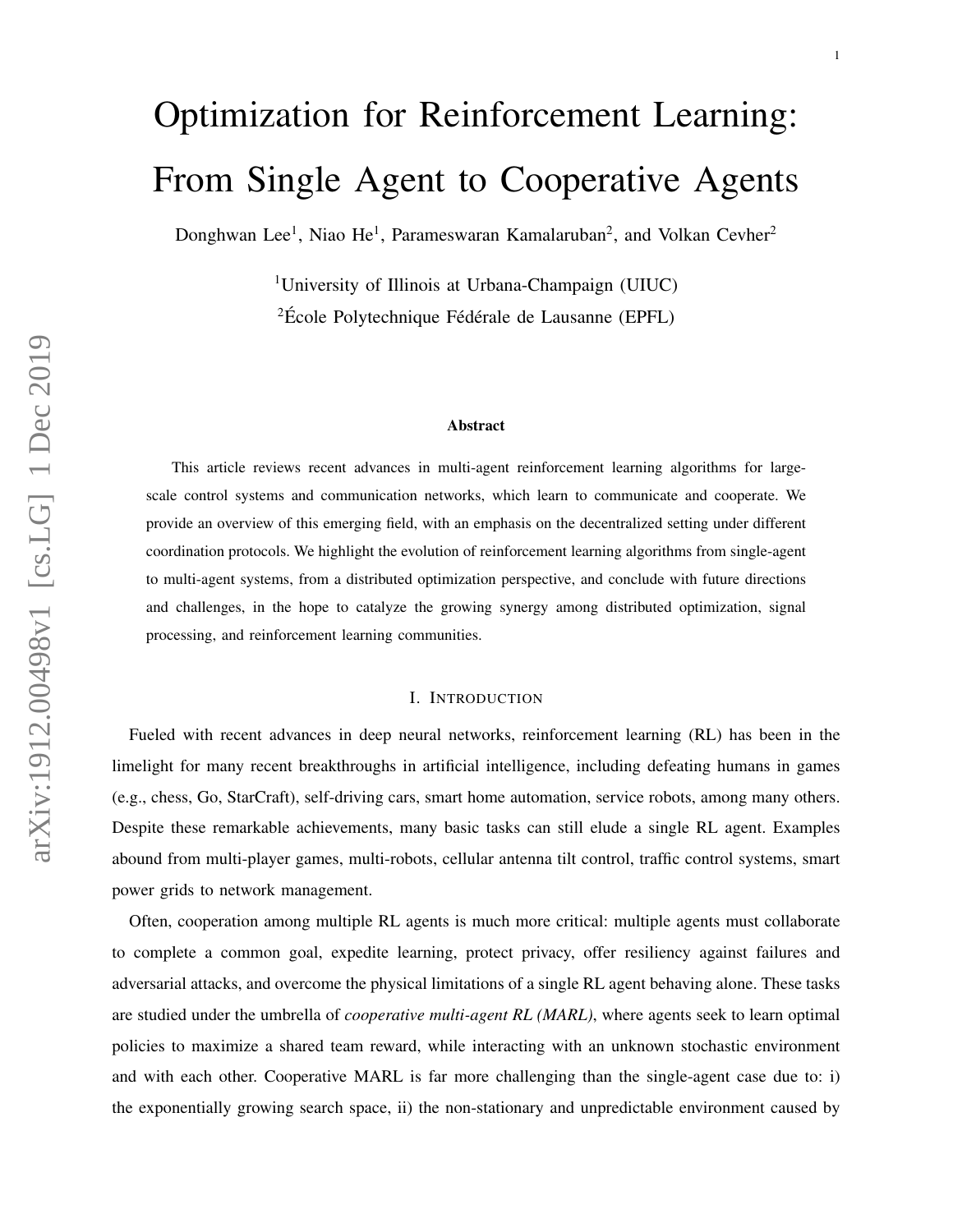The cooperative MARL can be further categorized into subclasses depending on the information structure and types of coordination, such as how much information (e.g., state, action, reward, etc.) is available for each agent, what kinds of information can be shared among the agents, and what kinds of protocols (e.g., communication networks, etc.) are used for coordination. When only local partial state observation is available for each agent, the corresponding multi-agent systems are often described through decentralized partially observable Markov decision processes (MDP), or DEC-POMDP for short, for which the decision problem is known to be extremely challenging. In fact, even the planning problem of DEC-POMDPs (with known models) is known to be NEXT-complete [\[1\]](#page-19-0). Despite some recent empirical successes [\[2\]](#page-19-1)–[\[4\]](#page-19-2), finding an exact solution of Dec-POMDPs using RLs with theoretical guarantees remains an open question.

When full state information is available for each agent, we call agents *joint action learners* (JALs) if they also know the joint actions of other agents, and *independent learners* (ILs) if agents only know their own actions. Learning tasks for ILs are still very challenging, since each agent sees other agents as parts of the environment, so without observing the internal states, including other agents actions, the problem essentially becomes non-Markovian [\[5\]](#page-19-3) and a partially observable MDP (POMDP). It turns out that optimal policy can be found under restricted assumptions such as deterministic MDP [\[6\]](#page-19-4), and for general stochastic MDPs, several attempts have demonstrated empirical successes [\[7\]](#page-19-5)–[\[9\]](#page-20-0). For a more comprehensive survey on independent MARLs, the reader is referred to the survey [\[6\]](#page-19-4).

The form of rewards, either centralized or decentralized, also makes a huge difference in multi-agent systems. If every agent receives a common reward, the situation becomes relatively easy to deal with. For instance, JALs can perfectly learn exact optimal policies of the underlying decision problem even without coordination among agents [\[10\]](#page-20-1). The more interesting and practical scenario is when rewards are decentralized, i.e., each agent receives its own local reward while the global reward to be maximized is the sum of local rewards. This decentralization is especially important when taking into account the privacy and resiliency of the system.

Clearly, learning without coordination among agents is impossible under decentralized rewards. This article focuses on this important subclass of cooperative MARL with decentralized rewards, assuming the full state and action information is available to each agent. In particular, we consider decentralized coordination through network communications characterized by graphs, where each node in the graph represents each agent and edges connecting nodes represent communication between them.

Distributed optimization rises to the challenge by achieving global consensus on the optimal policy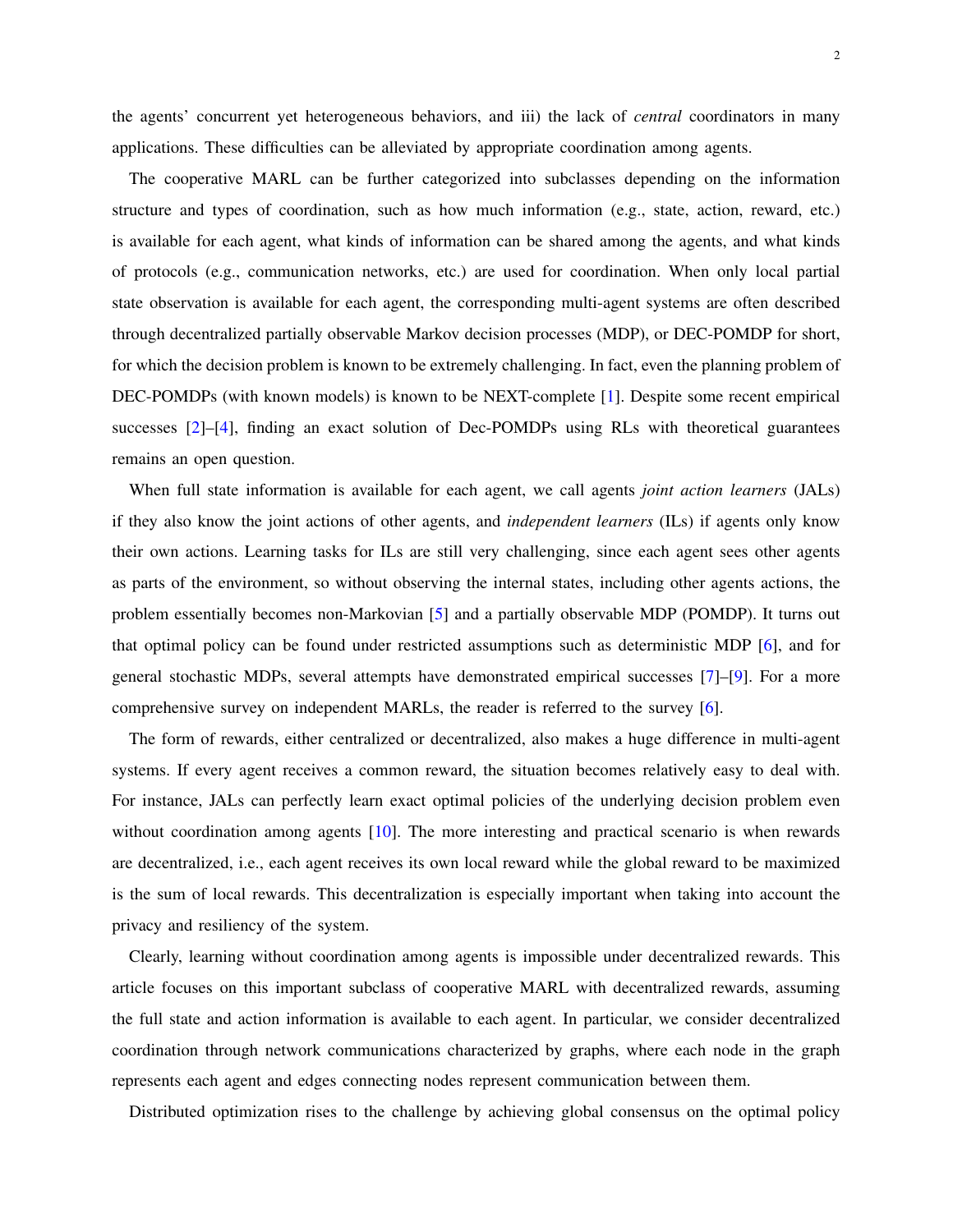through only local computation and communication with neighboring agents. Recently, several important advances have been made in this direction such as the distributed TD-learning [\[11\]](#page-20-2), distributed Q-learning [\[12\]](#page-20-3), distributed actor-critic algorithm [\[13\]](#page-20-4), and other important results [\[14\]](#page-20-5)–[\[17\]](#page-20-6). These works largely benefit from the synergistic connection between RLs and the core idea of averaging consensusbased distributed optimization [\[18\]](#page-20-7), which leverages averaging consensus protocols for information propagation over networks and rich theory established in this field during the last decade.

In this survey, we provide an overview of this emerging field with an emphasis on optimization within the decentralized setting (decentralized rewards and decentralized communication protocols). For this purpose, we highlight the evolution of RL algorithms from single-agent to multi-agent systems, from a distributed optimization perspective, in the hope to catalyze the growing synergy among distributed optimization, signal processing, and RL communities.

In the sequel, we first revisit the basics of single-agent RL in Section II and extend to multi-agent RL in Section III. In Section IV, we provide preliminaries of distributed optimization as well as consensus algorithms. In Section V, we discuss several important consensus-based MARL algorithms with decentralized network communication protocols. Finally, in Section VI, we conclude with future directions and open issues. Note that our review is not exhaustive given the magazine limits; we suggest the interested reader to further read  $[6]$ ,  $[19]$ ,  $[20]$ .

# II. SINGLE-AGENT RL BASICS

To understand MARL, it is imperative that we briefly review the basics of single-agent RL setting, where only a single agent interacts with an unknown stochastic environment. Such environments are classically represented by a Markov decision process:  $M := (S, A, P, r, \gamma)$ , where the state-space  $S :=$  $\{1, 2, \ldots, |\mathcal{S}|\}$  and action-space  $\mathcal{A} := \{1, 2, \ldots, |\mathcal{A}|\}$ , upon selecting an action  $a \in \mathcal{A}$  with the current state  $s \in S$ , the state transits to  $s' \in S$  according to the state transition probability  $P(s'|s, a)$ , and the transition incurs a random reward  $r(s, a)$ . For simplicity, we consider the infinite-horizon (discounted) Markov decision problem (MDP), where the agent sequentially takes actions to maximize cumulative discounted rewards. The goal is to find a deterministic optimal policy,  $\pi^* : \mathcal{S} \to \mathcal{A}$ , such that

$$
\pi^* := \arg \max_{\pi \in \Theta} \mathbb{E} \left[ \sum_{k=0}^{\infty} \gamma^k r(s_k, \pi(s_k)) \right], \tag{1}
$$

where  $\gamma \in [0, 1)$  is the discount factor,  $\Theta$  is the set of all admissible deterministic policies, and  $(s_0, a_0, s_1, a_1, \ldots)$  is a state-action trajectory generated by the Markov chain under policy  $\pi$ . Solving MDPs involves two key concepts associated with the expected return: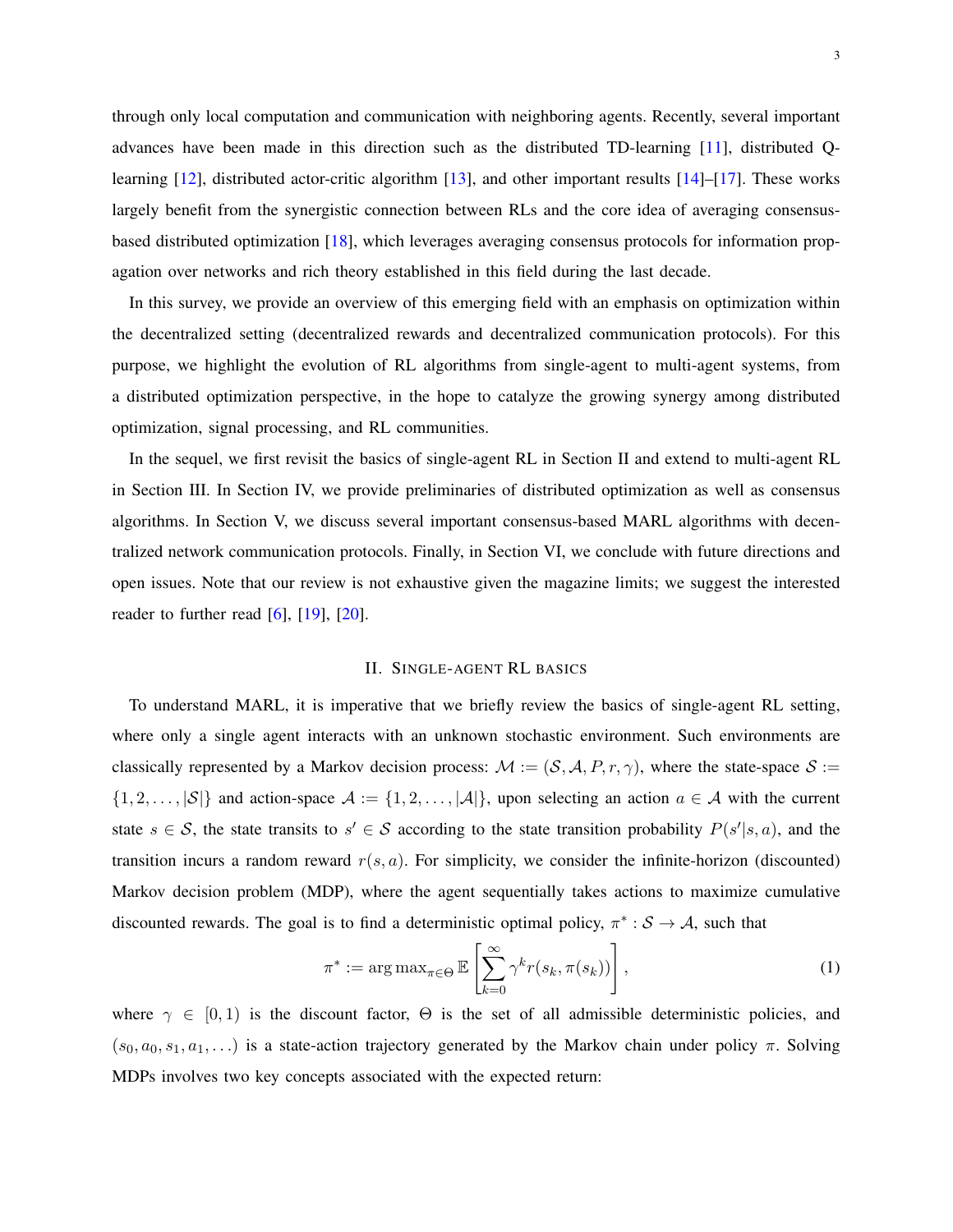- 1)  $V^{\pi}(s) := \mathbb{E} \left[ \sum_{k=0}^{\infty} \gamma^k r(s_k, \pi(s_k)) | s_0 = s \right]$  is called the (state) value function for a given policy  $\pi$ , which encodes the expected cumulative reward when starting in the state s, and then, following the policy  $\pi$  thereafter.
- 2)  $Q^{\pi}(s, a) := \mathbb{E} \left[ \sum_{k=0}^{\infty} \gamma^k r(s_k, \pi(s_k)) | s_0 = s, a_0 = a \right]$  is called the state-action value function or Qfunction for a given policy  $\pi$ , which measures the expected cumulative reward when starting from state s, taking the action a, and then, following the policy  $\pi$ .

Their optima over all possible policies are defined by  $V^*(s) := \max_{\pi: S \to A} V^{\pi}(s) = \max_a Q^*(s, a)$ and  $Q^*(s, a) := \max_{\pi: S \to A} Q^{\pi}(s, a)$ , respectively. Given the optimal value functions  $Q^*$  or  $V^*$ , the optimal policy  $\pi^*$  can be obtained by picking an action a that is greedy with respect to  $V^*$  or  $Q^*$ , i.e.,  $\pi^*(s) = \arg \max_a \mathbb{E}_{s' \sim P(\cdot | s, a)} [r(s, a) + \gamma V^*(s')]$  or  $\pi^*(s) = \arg \max_a Q^*(s, a)$ , respectively. When the MDP instance,  $M$ , is known, then it can be solved efficiently via dynamic programming (DP) algorithms. Based on the Markov property, the value function  $V^{\pi}$  for a given policy  $\pi$ , satisfies the Bellman equation:  $V^{\pi}(s) = \mathbb{E}_{s' \sim P(\cdot | s, \pi(s))} [r(s, \pi(s)) + \gamma V^{\pi}(s')]$ . The similar property holds for  $Q^{\pi}$ as well. Moreover, the optimal Q-function  $Q^*$ , satisfies the *Bellman optimality equation*,  $Q^*(s, a)$  =  $\mathbb{E}_{s' \sim P(\cdot|s,a)} [r(s,a) + \max_{a'} \gamma Q^*(s',a')]$ . Various DP algorithms, such as the policy and value iterations, are obtained by turning the Bellman equations into update rules.

### *A. Classical RL Algorithms*

Many classical RL algorithms can be viewed as stochastic variants of DPs. This insight will be key for scaling MARL in the sequel. The temporal-difference (TD) learning is a fundamental RL algorithm to estimate the value function of a given policy  $\pi$  (called as policy evaluation method):

$$
V_{k+1}(s_k) = V_k(s_k) + \alpha_k(r(s_k, \pi(s_k)) + \gamma V_k(s_{k+1}) - V_k(s_k)),
$$
\n(2)

where  $s_k \sim d^{\pi}$ ,  $s_{k+1} \sim P(\cdot|s_k, \pi(s_k))$ ,  $d^{\pi}$  denotes the stationary state distribution under policy  $\pi$ , and  $\alpha_k$  is the learning rate (or step-size). For any fixed policy  $\pi$ , TD update converges to  $V^{\pi}$  almost surely (i.e., with probability 1) if the step-size satisfies the so-called *Robbins-Monro rule*,  $\sum_{k=0}^{\infty} \alpha_k = \infty$ ,  $\sum_{k=0}^{\infty} \alpha_k^2 < \infty$  [\[21\]](#page-20-10). Although theoretically sound, the naive TD learning is only applicable to smallscale problems as it needs to store and enumerate values of all states. However, most practical problems we face in the real-world have large state-space. In such cases, enumerating all values in a table is numerically inefficient or even intractable.

Using function approximations resolves this problem by encoding the value function with a parameterized function class,  $V(\cdot) \cong V(\cdot;\theta)$ . The simplest example is the linear function approximation,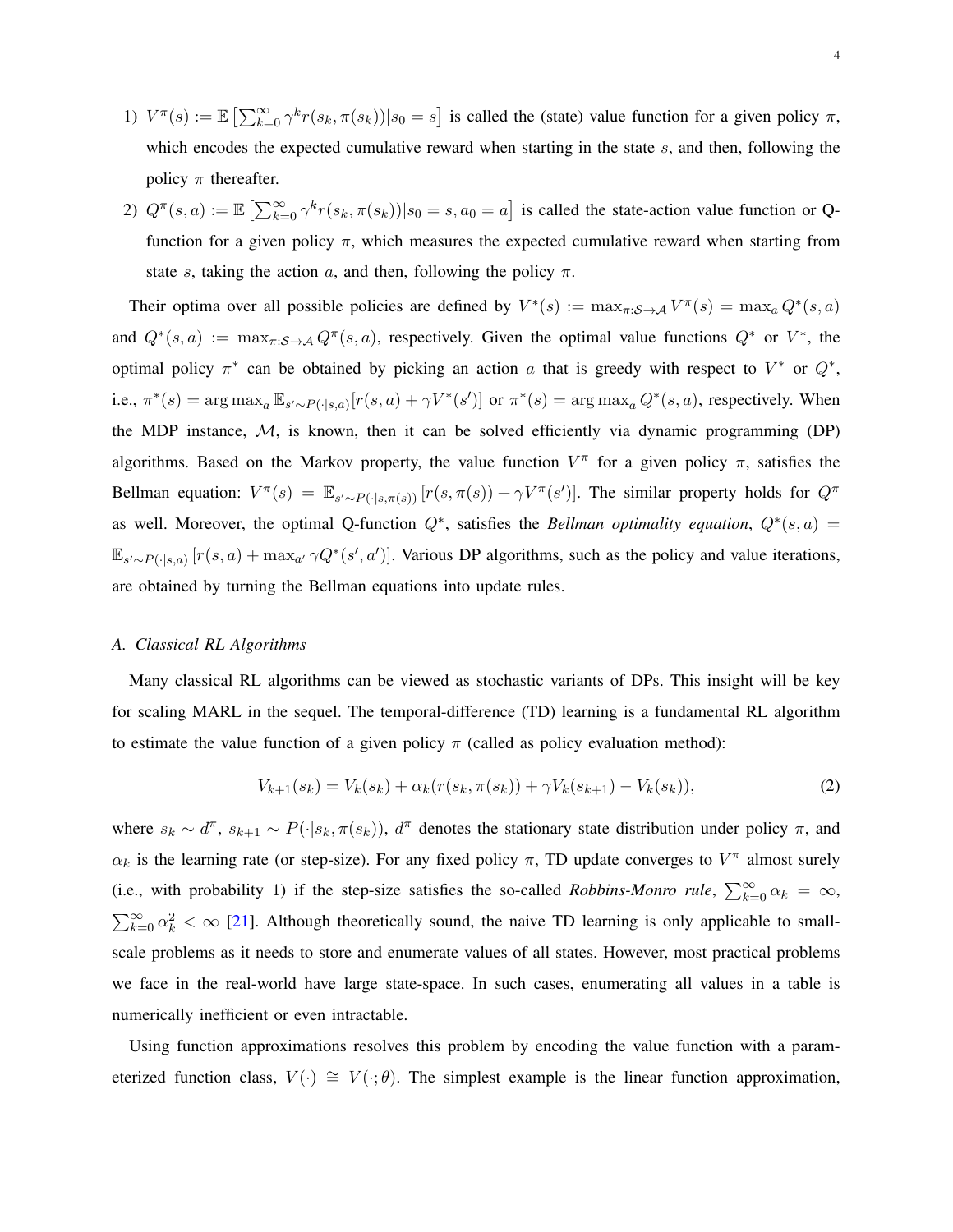$V(\cdot;\theta) = \Phi\theta$ , where  $\Phi = [\phi(1); \cdots; \phi(|\mathcal{S}|)]^{\top} \in \mathbb{R}^{|\mathcal{S}| \times n}$  is a feature matrix, and  $\phi: \mathcal{S} \to \mathbb{R}$  is a preselected feature mapping. TD learning update with linear function approximation is written as follows

$$
\theta_{k+1} = \theta_k + \alpha_k (r(s_k, \pi(s_k)) + \gamma \phi(s_{k+1})^T \theta_k - \phi(s_k)^T \theta_k) \phi(s_k).
$$
\n(3)

The above update is known to converge to  $\theta^*$  almost surely [\[22\]](#page-20-11), where  $\theta^*$  is the solution to the *projected Bellman equation*, provided that the Markov chain with transition matrix  $P^{\pi}$  (state transition probability matrix under policy  $\pi$ ) is ergodic and the step-size satisfies the Robbins-Monro rule. Finite sample analysis of the TD learning algorithm is only recently established in  $[23]$ – $[25]$ . Besides the standard TD, there also exits a wide spectrum of TD variants in the literature [\[26\]](#page-20-14)–[\[29\]](#page-21-0). Note that when a nonlinear function approximator, such as neural networks, is used, these algorithms are not guaranteed to converge.

The policy optimization methods aim to find the optimal policy  $\pi^*$  and broadly fall under two camps, with one focusing on value-based updates, and the other focusing on direct policy-based updates. There is also a class of algorithms that belong to both camps, called actor-critic algorithms. Q-learning is one of the most representative valued-based algorithms, which obeys the update rule

$$
Q_{k+1}(s_k, a_k) = Q_k(s_k, a_k) + \alpha_k (r(s_k, a_k) + \gamma \max_{a \in \mathcal{A}} Q_k(s_{k+1}, a) - Q_k(s_k, a_k)),
$$
\n(4)

where  $s_k \sim d^{\pi}$ ,  $s_{k+1} \sim P(\cdot | s_k, \pi^b(s_k))$ , and  $\pi^b$  is called the behavior policy, which refers to the policy used to collect observations for learning. The algorithm converges to  $Q^*$  almost surely [\[30\]](#page-21-1) provided that the step-size satisfies the Robbins-Monro rule, and every state is visited infinitely often. Unlike value-based methods, direct policy search methods optimize a parameterized policy  $\pi_{\theta}$  from trajectories of the state, action, reward,  $(s, a, r)$  without any value function evaluation steps, using the following (stochastic) gradient steps:

$$
\theta_{k+1} = \theta_k + \alpha_k \hat{\nabla}_{\theta} J(\theta_k), \text{ where } J(\theta) := \mathbb{E} \left[ \sum_{k=0}^{\infty} \gamma^k r_{\pi_{\theta}}(s_k) \right], \tag{5}
$$

where  $\hat{\nabla}_{\theta}J(\theta_k)$  is a stochastic estimate of the gradient evaluated at  $\theta_k$ . The gradient of the value function has the simple analytical form  $\nabla J(\theta) = \mathbb{E}_{s \sim d_{\pi_{\theta}}, a \sim \pi_{\theta}} [\nabla \log \pi_{\theta}(a|s) Q^{\pi_{\theta}}(s, a)]$ , which, however, needs an estimate of the Q-function,  $Q^{\pi_{\theta}}(s, a)$ . The simple policy gradient method replaces  $Q^{\pi_{\theta}}(s, a)$  with a Monte Carlo estimate, which is called REINFORCE [\[31\]](#page-21-2). However, the *high variance* of the stochastic gradient estimates due to the Monte Carlo procedure often leads to slow and sometimes unstable convergence. The actor-critic methods combine the advantages of value-based and direct policy search methods [\[32\]](#page-21-3) to reduce the variance. These algorithms parameterize both the policy and the value functions, and simultaneously update both in training

Critic update :  $w_{k+1} = w_k + \alpha_k (r(s_k, a_k) + \gamma Q(s_{k+1}, a_{k+1}; w_k) - Q(s_k, a_k; w_k)) \nabla_w Q(s_k, a_k; w_k)$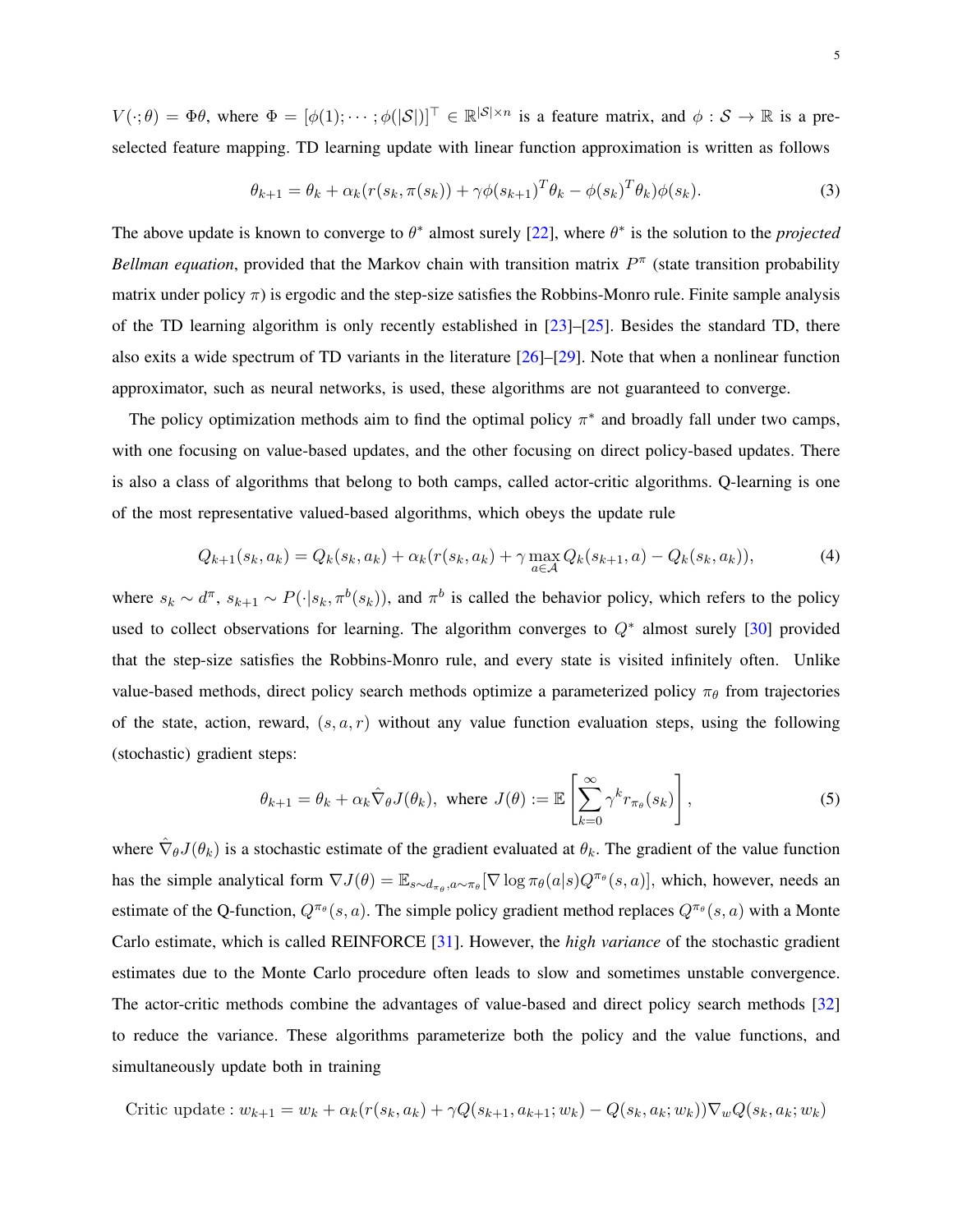Actor update :  $\theta_{k+1} = \theta_k + \beta_k Q(s_k, a_k; w_k) \nabla_{\theta} \log \pi(a_k|s_k; \theta_k),$ 

where  $w_k$  and  $\theta_k$  are parameters of the value and policy, respectively. They often exhibit better empirical performance than value-based or direct policy-based methods alone. Nonetheless, when (nonlinear) function approximation is used, the convergence guarantees of all these algorithms remain rather elusive.

# <span id="page-5-2"></span>*B. Modern Optimization-based RL Algorithms*

Leveraging the optimization perspectives of RLs, recent works (see, e.g., [\[26\]](#page-20-14), [\[28\]](#page-20-15), [\[29\]](#page-21-0), [\[33\]](#page-21-4)– [\[35\]](#page-21-5)) generate new principles for solving RL problems as we transition from linear towards nonlinear function approximations as well as establish theoretical guarantees based on rich theory in mathematical optimization literature.

To build up an understanding, we first recall the linear programming (LP) formulation of the *planning* problem [\[36\]](#page-21-6)

<span id="page-5-0"></span>
$$
\min_{V} \quad \mu^T V \quad \text{subject to} \quad R_a + \gamma P_a V \le V, \quad \forall a \in \mathcal{A}, \tag{6}
$$

where  $\mu$  is the initial state distribution,  $R_a \in \mathbb{R}^{|\mathcal{S}|}$  is the expected reward vector, and  $P_a \in \mathbb{R}^{|\mathcal{S}| \times |\mathcal{S}|}$  is the state transition probability matrix given action  $a$ . The constraints in this LP naturally arise from the Bellman equations. It is known that the solution to  $(6)$  is the optimal state-value function  $V^*$ , and that the solution to the dual of [\(6\)](#page-5-0) yields the optimal policy. By exploiting the Lagrangian duality, the optimal value function and optimal policy can be found through solving the min-max problem:

<span id="page-5-1"></span>
$$
\min_{V \in \mathcal{V}} \max_{\lambda = (\lambda_a)_{a \in \mathcal{A}} \in \Lambda} L(V, \lambda) := \mu^T V + \sum_{a \in \mathcal{A}} \lambda_a^T (R_a + \gamma P_a V - V), \tag{7}
$$

where sets  $V$  and  $\Lambda$  are properly chosen domains that restrict on the optimal value function and policy.

Building on this min-max formulation, several recent works introduce efficient RL algorithms for finding the optimal policy. For instance, the stochastic primal-dual RL (SPD-RL) in [\[33\]](#page-21-4) solves the min-max problem [\(7\)](#page-5-1) with the stochastic primal-dual algorithm

$$
V_{k+1} = \Pi_{\mathcal{V}}(V_k - \gamma_k \hat{\nabla}_V L(V_k, \lambda_k)), \quad \lambda_{k+1} = \Pi_{\Lambda}(\lambda_k + \gamma_k \hat{\nabla}_{\lambda} L(V_k, \lambda_k)),
$$

where  $\hat{\nabla}_V L$  and  $\hat{\nabla}_\lambda L$  are unbiased stochastic gradient estimations, which are obtained by using samples of  $(s, a, r, s')$ ,  $\Pi_{\mathcal{V}}$  and  $\Pi_{\Lambda}$  stand for the projection operators onto the sets V and  $\Lambda$ . Since these gradients are obtained based on the samples, the updates can be executed without the model knowledge. The SPD Q-learning in [\[35\]](#page-21-5) extends it to the Q-learning framework with off-policy learning, where the sample observations are collected from some time-varying behavior policies. The dual actor-critic in [\[37\]](#page-21-7) generalizes the setup to continuous state-action MDP and exploits nonlinear function approximations for both value function and the dual policy. These primal-dual type algorithms resemble the classical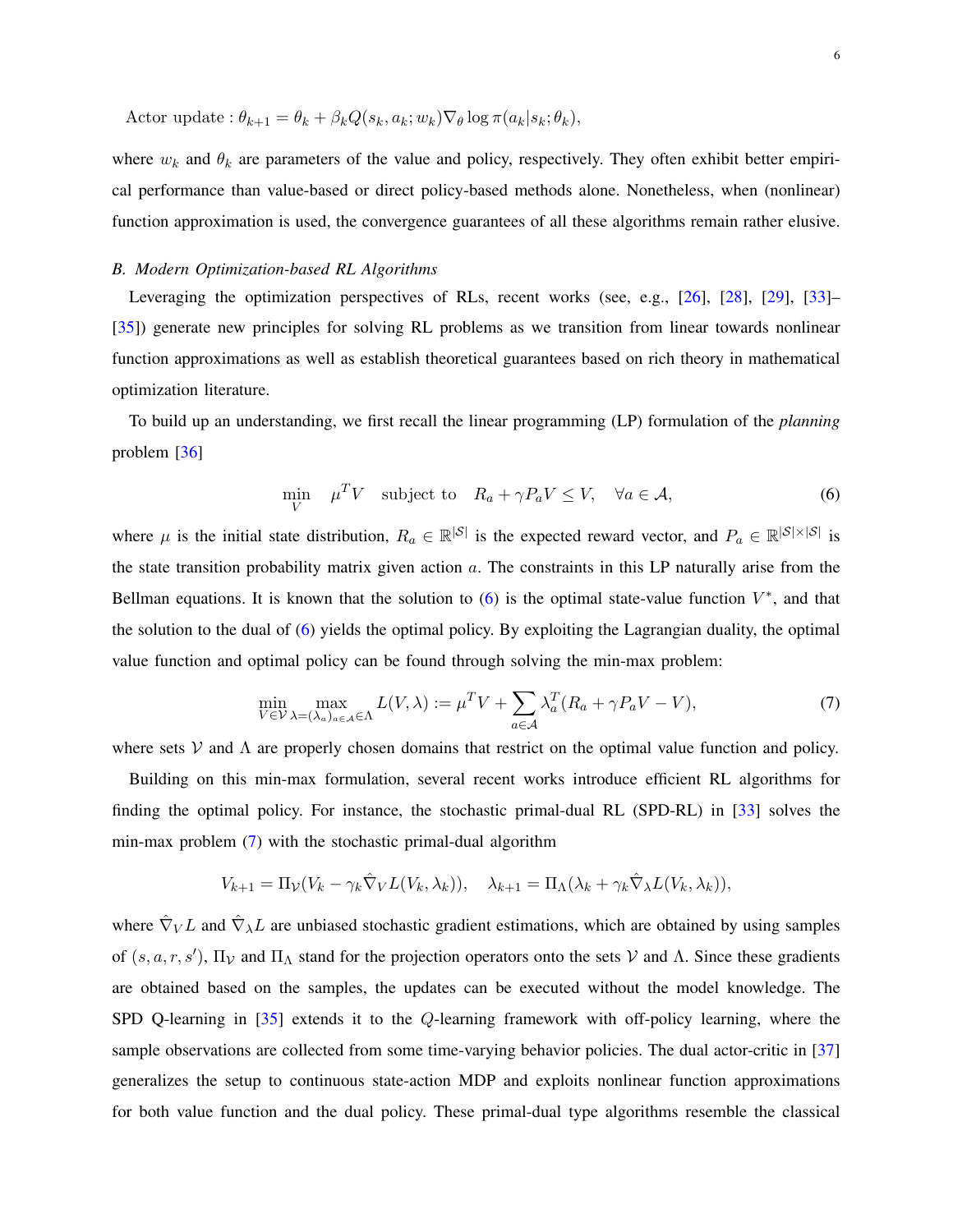actor-critic methods by simultaneously updating the value function and policy, yet in a more efficient and principled manner.

Apart from the LP formulation, alternative nonlinear optimization frameworks based on the fixed point interpretation of Bellman equations have also been explored, both for policy evaluation and policy optimization. To name a few, Baird's residual gradient algorithm [\[38\]](#page-21-8), designed for policy evaluation, aims for minimizing the mean-squared Bellman error, i.e.,

$$
\min_{\theta} \text{MSBE}(\theta) := \mathbb{E}_{s} [(\mathbb{E}_{s'}[r(s,\pi(s)) + \gamma \phi^{T}(s')\theta] - \phi^{T}(s)\theta)^{2}] = \min_{\theta} ||R_{\pi} + \gamma P_{\pi} \Phi \theta - \Phi \theta||_{D}^{2}, \quad (8)
$$

where  $R_{\pi}$  and  $P_{\pi}$  are the expected reward vector and state transition probability matrix under policy  $\pi$ , respectively,  $\Phi$  is the feature matrix, D is a diagonal matrix with diagonal entries being the stationary state distributions, and  $||x||_D := \sqrt{x^T Dx}$ . The gradient TD (GTD) [\[26\]](#page-20-14) solves the projected Bellman equation,  $\Phi\theta = \Pi(R_{\pi} + \alpha P_{\pi} \Phi\theta)$ , by minimizing the mean-square projected Bellman error,

<span id="page-6-1"></span><span id="page-6-0"></span>
$$
\min_{\theta} \text{MSPBE}(\theta) := \|\Pi(R_{\pi} + \gamma P_{\pi} \Phi \theta) - \Phi \theta\|_{D}^{2},\tag{9}
$$

where  $\Pi$  is the projection onto the range of the feature matrix  $\Phi$ . This is largely driven by the fact that most temporal-difference learning algorithms converge to the minimum of MSPBE. However, directly minimizing these optimization objectives  $(8)$  and  $(9)$  can be challenging due to the double sampling issue and computational burden for the projections. Here, the double sampling issue means the requirement of double samples of the next stats from the current state to obtain an unbiased stochastic estimate of gradients of the objective mainly due to its quadratic nonlinearity. Alternatively, [\[28\]](#page-20-15), [\[39\]](#page-21-9) get around this difficulty by resorting to min-max reformulations of the MSBE and MSBPE and introduce primal-dual type methods for policy evaluation with finite sample analysis. Similar ideas have also been employed for policy optimization based on the (softmax) Bellman optimality equation; see, e.g., [\[34\]](#page-21-10) (called Smoothed Bellman Error Embedding (SBEED) algorithm).

Compared to the classical RL approaches, the optimization-based RLs exhibit several key advantages. First, in many applications such as robot control, the agents' behaviors are required to mediate among multiple different objectives. Sometimes, those objectives can be formulated as constraints, e.g., safety constraints. In this respect, optimization-based approaches are more extensible than the traditional dynamic programming-based approaches when dealing with policy constraints. Second, existing optimization theory provides ample opportunities in developing convergence analysis for RLs with and without function approximations; see, e.g., [\[33\]](#page-21-4), [\[34\]](#page-21-10). More importantly, these methods are highly generalizable to the multi-agent RL setup with decentralized rewards, when integrated with recent fruitful advances made in distributed optimization. This last aspect is our main focus in this survey.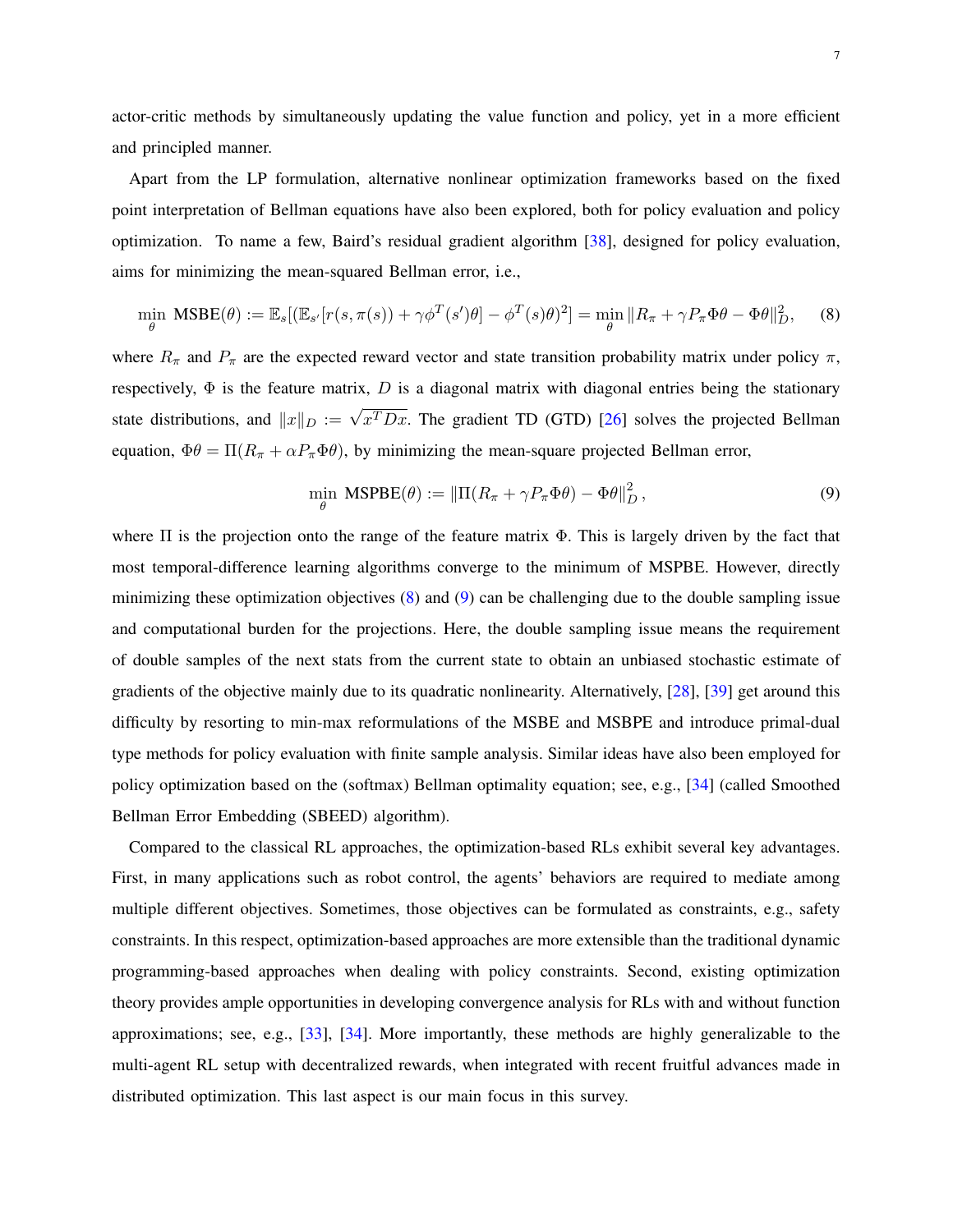#### III. FROM SINGLE-AGENT TO MULTI-AGENT RLS

<span id="page-7-0"></span>Cooperative MARL extends the single-agent RL to N agents,  $V = \{1, 2, ..., N\}$ , where the system's behavior is influenced by the whole team of simultaneously and independently acting agents in a common environment. This can be further classified into MARLs with centralized rewards and decentralized rewards.

#### *A. MARL with Centralized Rewards*

We start with MARLs with centralized rewards, where all agents have access to a central reward. In this setting, a multi-agent MDP can be characterized by the tuple,  $(S, \{A^i\}_{i=1}^N, P, r, \gamma)$ . Each agent i observes the common state s and executes action  $a^i \in A^i$  inside its own action set  $A^i$  according to its local policy  $\pi^i: \mathcal{S} \to \mathcal{A}^i$ . The joint action  $a := (a^1, a^2, \dots, a^N) \in \mathcal{A} := \mathcal{A}^1 \times \dots \times \mathcal{A}^N$  causes the state  $s \in S$  to transit to  $s' \in S$  with probability  $P(s'|s, a)$ , and the agent receives the common reward  $r(s, a)$ . The goal for each agent is to learn a local policy  $\pi^i_* : S \to A^i, i \in V$  such that  $(\pi^1_*, \pi^2_*, \dots, \pi^N_*) =: \pi^*$ is an optimal central policy.

Suppose each agent  $i \in V$  receives the central reward r and knows the joint state and action pair  $(s, a) \in S \times A$  (i.e., agents are JALs). Cooperative MARL, in this case, is straightforward because all agents have full information to find an optimal solution. As an example, a naive application of the Q-learning [\[40\]](#page-21-11) to multi-agent settings is

$$
Q_{k+1}^i(s_k, a_k) = Q_k^i(s_k, a_k) + \alpha_k \left\{ r(s_k, a_k) + \gamma \max_{a \in \mathcal{A}} Q_k^i(s_{k+1}, a) - Q_k^i(s_k, a_k) \right\},\,
$$

where each agent keeps its local Q-function  $Q^i : S \times A \to \mathbb{R}$ . In particular, it is equivalent to the singleagent Q-learning executed by each agent in parallel, and  $Q_k^i \rightarrow Q^*$  as  $k \rightarrow \infty$  almost surely for all  $i \in V$ ; thereby  $\pi_k^i(\cdot) = \arg \max_a Q_k^i(\cdot, a) \to \pi_*^i(\cdot)$ . Similarly, the policy search methods and actor-critic methods can be easily generalized to MARL with JALs [\[41\]](#page-21-12). In such a case, coordination among agents is unnecessary to learn the optimal policy. However, in practice, each agent may not have access to the global rewards due to limitations of communication or privacy issues; as a result, coordination protocols are essential for achieving the optimal policy corresponding to the global reward.

#### *B. Networked MARL with Decentralized Reward*

The main focus of this survey is on MARLs with decentralized rewards, where each agent only receives a local reward, and the central reward function is characterized as the average of all local rewards. The goal of each agent is to cooperatively find an optimal policy corresponding to the central reward by sharing local learning parameters over a communication network.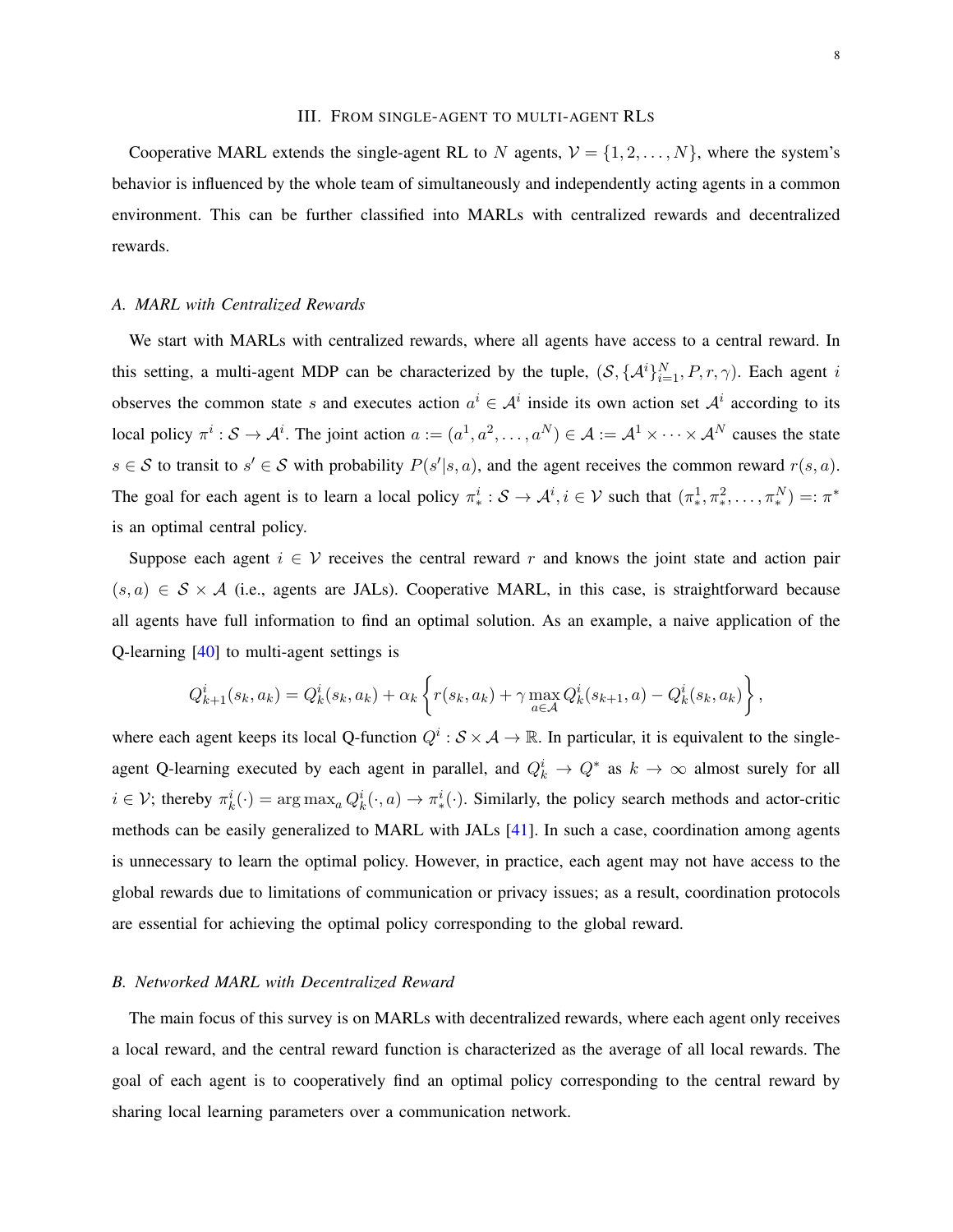More formally, a coordinated multi-agent MDP with a communication network (i.e., networked MA-MDP) is given as the tuple,  $(S, \{A^i\}_{i=1}^N, P, \{r^i\}_{i=1}^N, \gamma, \mathcal{G})$ , where  $r^i(s, a)$  is the random reward of agent i given action a and the current state s, and  $\mathcal{G} = (\mathcal{V}, \mathcal{E})$  is an undirected graph (possibly time-varying or stochastic) characterizing the communication network. Each agent  $i$  observes the common state  $s$ , executes action  $a^i \in A^i$  according to its local policy  $\pi^i : S \to A^i$ , receives the local reward  $r^i(s, a)$ , and the joint action  $a := (a^1, a^2, \dots, a^N)$  causes the state  $s \in S$  to transit to  $s' \in S$  with probability  $P(s'|s, a)$ . The central reward is defined as  $r = \frac{1}{N}$  $\frac{1}{N} \sum_{i=1}^{N} r^{i}$ . In the course of learning, each agent receives learning parameters  $\{\theta^j\}_{j\in\mathcal{N}_i}$  from its neighbors of the communication network. The overall model is illustrated as in [Figure 1.](#page-8-0)



<span id="page-8-0"></span>Communication model G

Fig. 1. Coordinated multi-agent MDP with communication network

For an illustrative example, we consider a wireless sensor network (WSN) [\[42\]](#page-21-13), where data packets are routed to the destination node through multi-hop communications. The WSN is represented by a graph with N nodes (routers), and edges connecting nodes whenever two nodes are within the communication range of each other. The route's QoS performance (quality of service) depends on the decisions of all nodes. Below we formulate the WSN as a networked MA-MDP.

Example 1 (WSN as a networked MA-MDP). *The WSN is a multi-agent system, where sensor nodes are*  $a$ gents. Each agent takes action  $a^i \in A$ , which consists of forwarding a packet to one of its neighboring *node* j ∈ N<sup>i</sup> *, sending an acknowledgment message (ACK) to the predecessor, dropping the data packet,* where  $\mathcal{N}_i$  is the set of neighbors of the node *i*. The global state  $s = (s^1, s^2, \ldots, s^N)$  is a tuple of local *states* s i *, which consists of the set of* i*s neighboring nodes, and the set of packets encapsulated with QoS*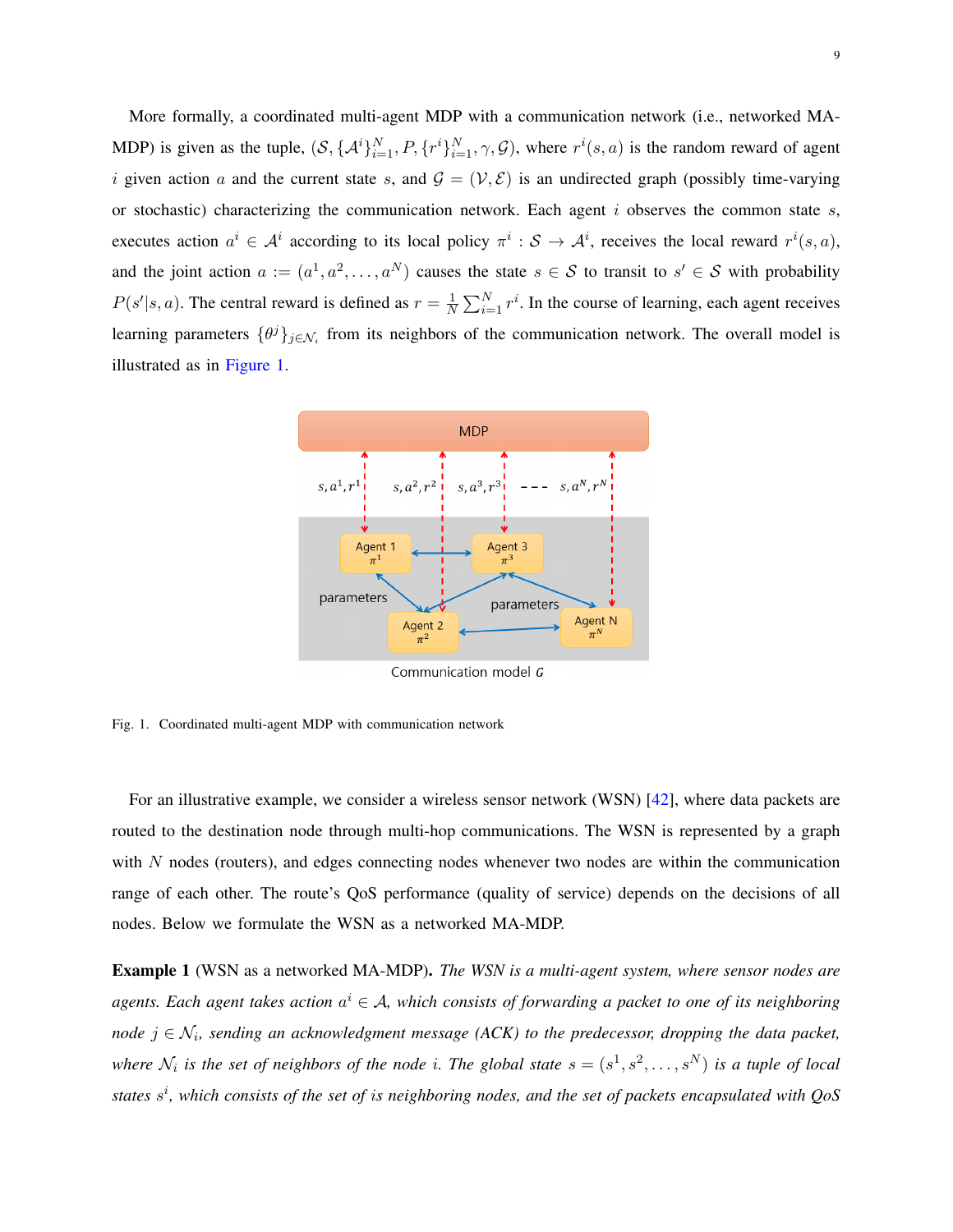

Fig. 2. Routing protocol for wireless sensor networks

*requirement.* A simple example of the reward is  $r(s, a) := \sum_{i=1}^{N} r^{i}(s^{i}, a^{i})$ , where  $r^i(s^i,a^i):=$  $\sqrt{ }$ 1 if ACK received

$$
\begin{cases} 0 & \text{otherwise} \end{cases}
$$

*The reward measures the quality of local routing decisions in terms of meeting with QoS requirements. Each agent only has access to its own reward, which measures the quality of its own routing decisions based on the QoS requirements, while the efficiency of overall tasks depends on a sum of local rewards. If each node knows the global state and action* (s, a)*, then the overall system is a networked MA-MDP.*

Finding the optimal policy for networked MA-MDPs naturally relates to one of the most fundamental problems in decentralized coordination and control, called the consensus problem. In the sequel, we first review the recent advances in distributed optimization and consensus algorithms, and then march forward to the discussions of recent developments for cooperative MARL based on consensus algorithms.

#### IV. DISTRIBUTED OPTIMIZATION AND CONSENSUS ALGORITHMS

<span id="page-9-0"></span>In this section, we briefly introduce several fundamental concepts in distributed optimization, which are the backbone of distributed MARL algorithms to be discussed.

# *A. Consensus*

Consider a set of agents,  $V = \{1, 2, ..., N\}$ , each with some initial values,  $x^{i}(0) \in \mathbb{R}^{n}$ . The agents are interconnected over an underlying communication network characterized by a graph  $G = (V, \mathcal{E})$ , where  $\mathcal{E} \subset \mathcal{V} \times \mathcal{V}$  is a set of undirected edges, and each agent has a local view of the network, i.e., each agent  $i \in V$  is aware of its immediate neighbors,  $\mathcal{N}_i$ , in the network, and communicates with them only.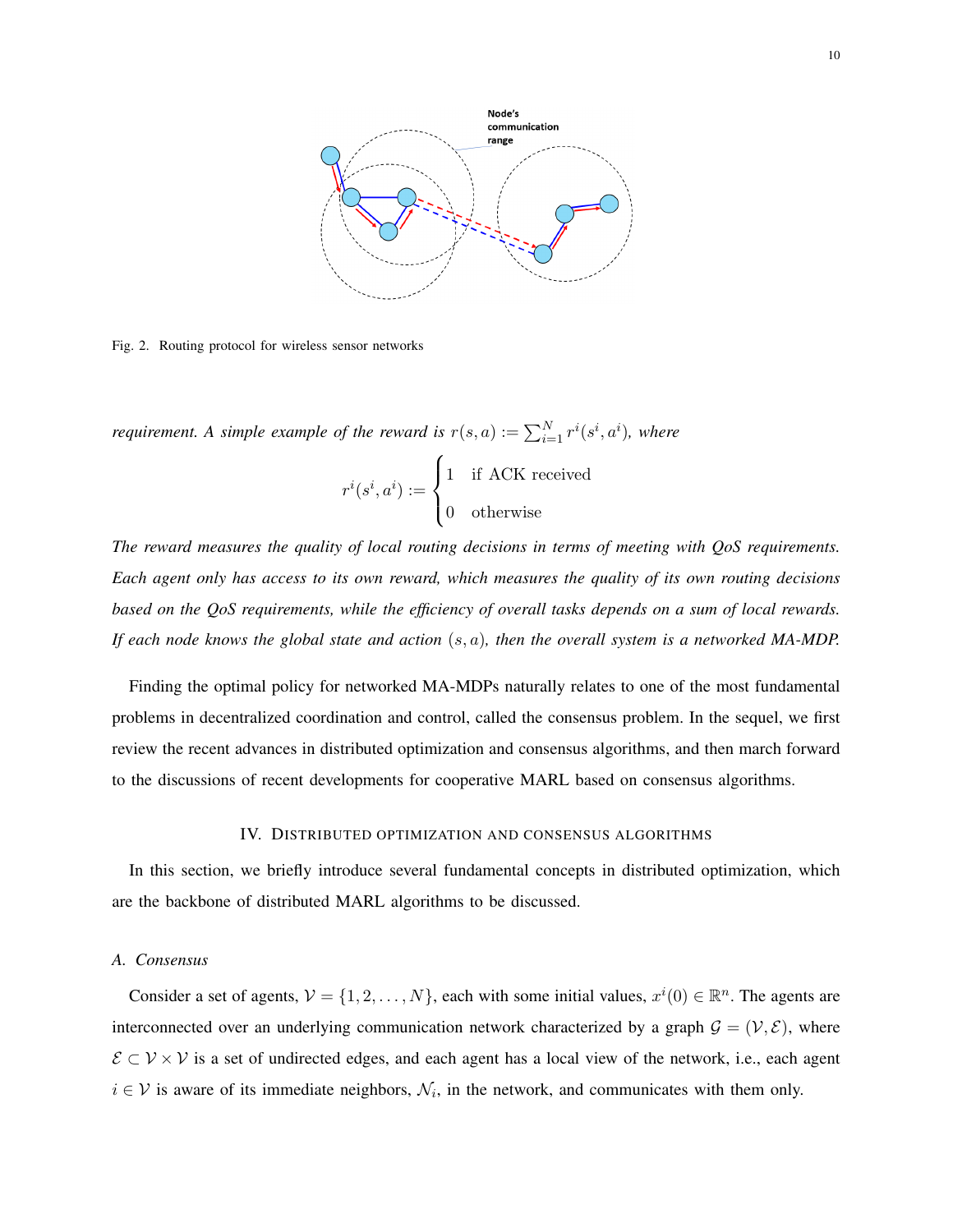The goal of the consensus problem is to design a distributed algorithm that the agents can execute locally to agree on a common value as they refine their estimates. The algorithm must be local in the sense that each agent performs its own computations and communicates with its immediate neighbors only. Formally speaking, the agents are said to *reach a consensus* if

<span id="page-10-0"></span>
$$
\lim_{k \to \infty} x^i(k) = c, \quad \forall i \in \mathcal{V}, \tag{10}
$$

for some  $c \in \mathbb{R}^n$  and for every set of initial values  $x^i(0) \in \mathbb{R}^n$ . For ease of notation, we consider the scalar case,  $n = 1$ , from now on.

A popular approach to the consensus problem is the *distributed averaging consensus algorithm* [\[43\]](#page-21-14)

$$
x^{i}(k+1) = \frac{1}{|\mathcal{N}_{i}|+1} \sum_{j \in \mathcal{N}_{i} \cup \{i\}} x^{j}(k), \quad \forall k \ge 0.
$$
 (11)

The averaging update is executed by local agent i, as it only receives values of its neighbors,  $x^j(k)$ ,  $j \in \mathcal{N}_i$ , and is known to ensure consensus provided that the graph is connected. Note that an undirected graph  $G$  is connected if there is a path connecting every pair of two distinct nodes. Using matrix notations, we can compactly represent  $(11)$  as follows

$$
x(k+1) = Wx(k), \quad \forall k \ge 0,
$$
\n<sup>(12)</sup>

where  $x(k)$  is a column vector with entries,  $x^{i}(k)$ ,  $i = 1, 2, ..., N$ , and W is the weight matrix associated with [\(11\)](#page-10-0) such that  $[W]_{ij} := \frac{1}{|N_i|+1}$  if  $j \in \mathcal{N}_i \cup \{i\}$  and zero otherwise. Here,  $[W]_{ij}$  means the element in the *i*-th row and *j*-th column of the matrix  $W$ .

The matrix W is a stochastic matrix, i.e., it is nonnegative, and its row sums are one. Hence,  $W^k$ converges to a rank one stochastic matrix, i.e.,  $\lim_{k\to\infty} W^k = \mathbf{1}_n v^T$ , where v is the unique (normalized) left-eigenvector of W for eigenvalue 1 with  $||v||_1 = 1$  and  $\mathbf{1}_n$  is an *n*-dimensional vector with all entries equal to one. Since  $x(k) = W^k x(0), \forall k \ge 0$ , we have  $\lim_{k \to \infty} x(k) = (v^T x(0)) \mathbf{1}_n$ , implying the consensus.

#### <span id="page-10-1"></span>*B. Distributed optimization with averaging consensus*

Consider a multi-agent system connected over a network, where each agent  $i$  has its own (convex) cost function,  $f_i: \mathbb{R}^n \to \mathbb{R}$ . Let  $F(x) := \sum_{i \in \mathcal{V}} f_i(x)$  be the system objective that the agents want to minimize collectively. The distributed optimization problem is to solve the following optimization problem:

$$
\min_{x \in \mathbb{R}^n} F(x) := \sum_{i=1}^N f_i(x) \quad \text{subject to} \quad x \in \mathcal{X},\tag{13}
$$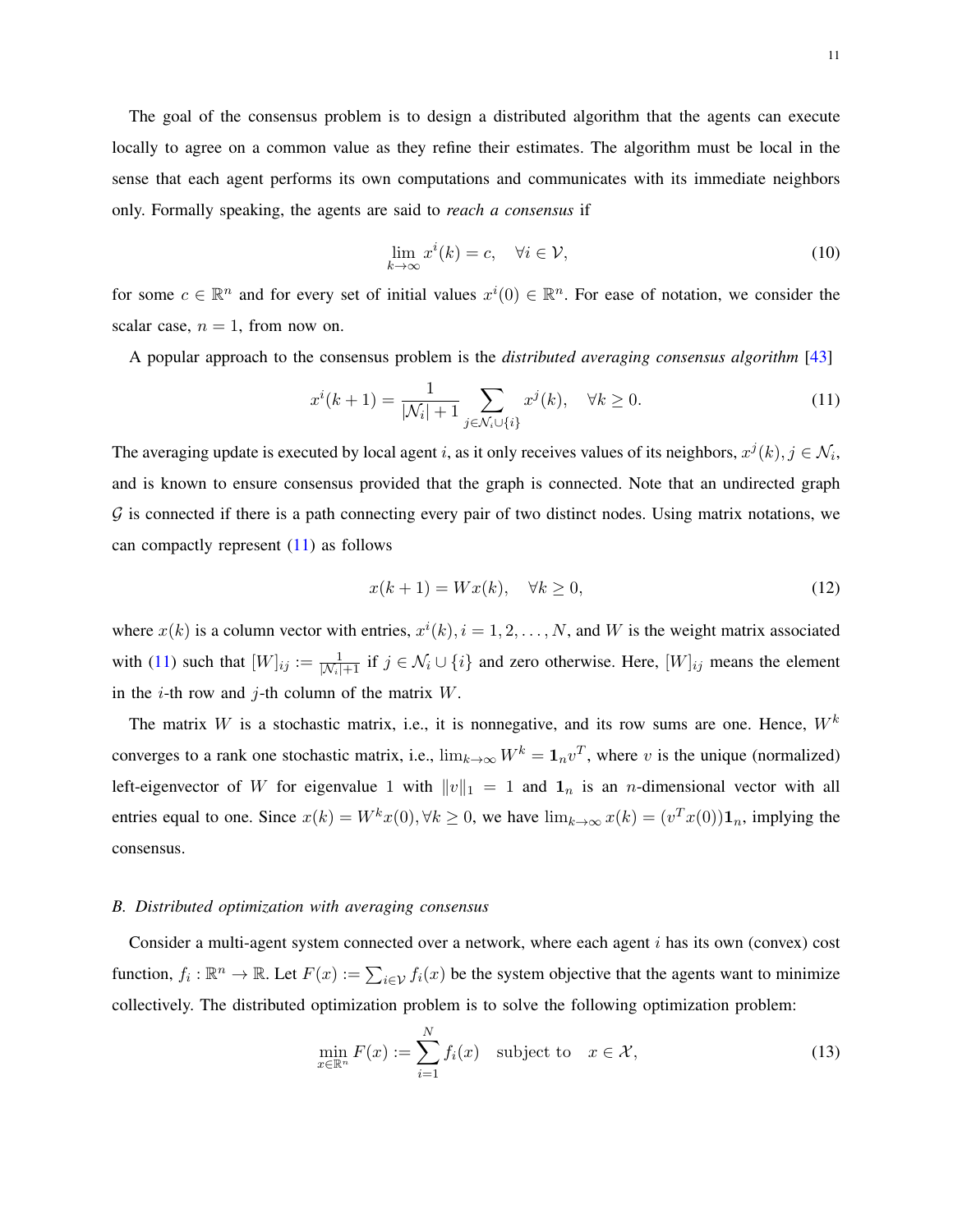where  $\mathcal{X} \subseteq \mathbb{R}^n$  represents additional constraints on the variable x. By introducing local copies  $x^1, x^2, \ldots, x^N$ , it is equivalently expressed as

$$
\min_{x^1 \in \mathcal{X}, \dots, x^N \in \mathcal{X}} F(x) := \sum_{i=1}^N f_i(x^i) \text{ subject to } x^1 = x^2 = \dots = x^N. \tag{14}
$$

The distributed averaging consensus algorithm can be generalized to solve the distributed optimization. An example is the *consensus-based distributed subgradient method* [\[44\]](#page-21-15), where each agent i updates its local variable  $x^{i}(k)$  according to

<span id="page-11-0"></span>**Consensus step**: 
$$
w_{k+1}^i = \frac{1}{|\mathcal{N}_i|+1} \sum_{j \in \mathcal{N}_i \cup \{i\}} x_k^j
$$
,

 $\textbf{Subgradient descent step}: \hspace{0.2cm} x_{k+1}^i = \Pi_{\mathcal{X}} [w_{k+1}^i - \alpha_k \partial f_i (w_{k+1}^i)],$ 

where  $\partial f_i$  is any subgradient of  $f_i$  and  $\Pi_{\mathcal{X}}$  is the Euclidean projection onto the constraint set  $\mathcal{X}$ .

The algorithm is a simple combination of the averaging consensus and the classical subgradient method. As in the averaging consensus, the update is executed by local agent  $i$ , and it only receives the values of its neighbors,  $x_k^j$  $x_k^j$ ,  $j \in \mathcal{N}_i$ . When all cost functions are convex, it is known that local variables,  $x_k^i$ , reach a consensus and converge to a solution to [\(14\)](#page-11-0),  $x^* \in \mathcal{X}$ , under properly chosen step-sizes.

Other distributed optimization algorithms include the EXTRA [\[45\]](#page-21-16) (exact first-order algorithm for decentralized consensus optimization), push-sum algorithm [\[46\]](#page-21-17) for directed graph models, gossip-based algorithm [\[47\]](#page-21-18), and etc. A comprehensive and detailed summary of the distributed optimization can be found in the monograph [\[18\]](#page-20-7).

## <span id="page-11-2"></span>*C. Distributed min-max optimization with averaging consensus*

To put it one step further, distributed averaging consensus algorithm can also be generalized to solve the min-max problem in a distributed fashion. The distributed min-max optimization problem deals with the zero-sum game:

<span id="page-11-1"></span>
$$
\min_{x \in \mathcal{X}} \max_{\lambda \in \Lambda} L(x, \lambda) := \sum_{i=1}^{N} L^{i}(x, \lambda),
$$
\n(15)

where  $L : \mathbb{R}^n \times \mathbb{R}^m \to \mathbb{R}$  is a convex-concave function and L is separable. By introducing local copies  $x^1, x^2, \ldots, x^N, \lambda^1, \lambda^2, \cdots, \lambda^N$ , the min-max problem is equivalently expressed as

$$
\min_{x^1,\dots,x^N\in\mathcal{X}} \max_{\lambda^1,\dots,\lambda^N\in\Lambda} \sum_{i=1}^N L^i(x^i,\lambda^i) \quad \text{s.t.} \quad x^1 = x^2 = \dots = x^N, \quad \lambda^1 = \lambda^2 = \dots = \lambda^N. \tag{16}
$$

Similar to the distributed subgradient method, the distributed primal-dual algorithm works by performing averaging consensus and sugradient descent for the local variable  $x^{i}(k)$  and  $\lambda^{i}(k)$  of each agent:

**Consensus step**: 
$$
x_{k+1/2}^i = \frac{1}{|\mathcal{N}_i|+1} \sum_{j \in \mathcal{N}_i \cup \{i\}} x_k^j
$$
,  $\lambda_{k+1/2}^i = \frac{1}{|\mathcal{N}_i|+1} \sum_{j \in \mathcal{N}_i \cup \{i\}} \lambda_k^j$ ,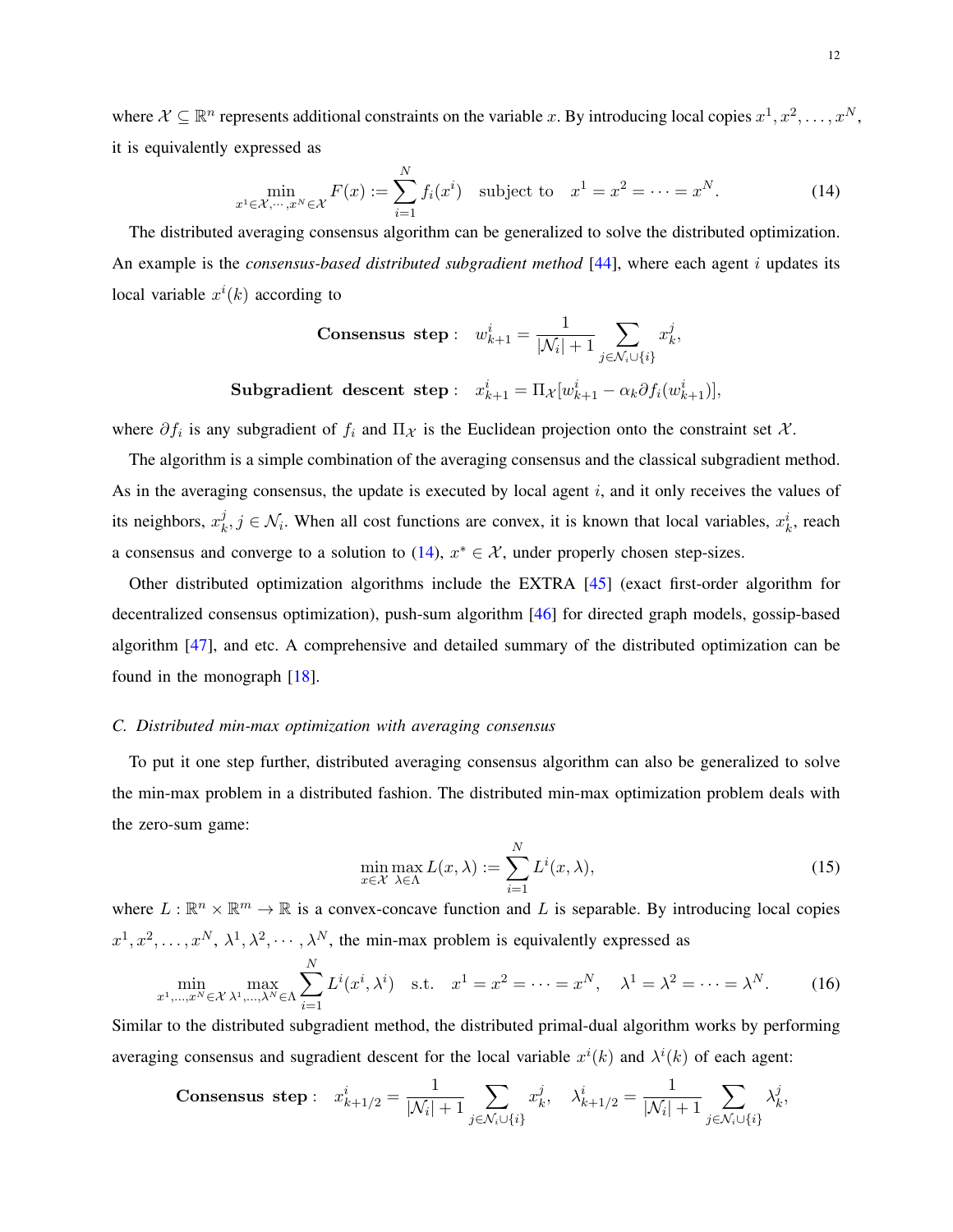$\textbf{Primal-dual step}:\;\; x_{k+1}^i = \Pi_{\mathcal{X}}[x_{k+1/2}^i - \alpha_k \partial_x L_i (x_{k+1/2}^i, \lambda_{k+1/2}^i)],$  $\lambda_{k+1}^i = \Pi_\Lambda [\lambda_{k+1/2}^i - \beta_k \partial_\lambda L_i(x_{k+1/2}^i, \lambda_{k+1/2}^i)]$ 

where  $\alpha_k$  and  $\beta_k$  are step-sizes,  $\partial_x L_i$  and  $\partial_\lambda L_i$  are any subgradients of  $L_i(x, \lambda)$  with respect to x and  $\lambda$ , respectively, and  $\Pi_{\mathcal{X}}$  and  $\Pi_{\Lambda}$  are the Euclidean projection onto the constraint sets  $\mathcal{X}$  and  $\Lambda$ , respectively. The distributed primal-dual algorithm and other variants have been well studied in [\[48\]](#page-21-19)–[\[50\]](#page-21-20).

## V. NETWORKED MARL WITH DECENTRALIZED REWARDS

In this section, we focus on networked MARL with decentralized rewards, where the corresponding networked MA-MDP is described by the tuple,  $(S, \{A^i\}_{i=1}^N, P, \{r^i\}_{i=1}^N, \gamma, G)$ . The goal of each agent is to cooperatively find an optimal policy corresponding to the central reward,  $r = (r^1 + r^2 + \cdots + r^N)/N$ , by sharing local learning parameters over a communication network characterized by graph  $G = (V, \mathcal{E})$ .

Decentralized rewards are common in practice when multiple agents cooperate to learn under sensing and physical limitations. Consider multiple robots navigating and executing multiple tasks in geometrically separated regions. The robots receive different rewards based on the space they reside in. Decentralized rewards are also particularly useful when MARL agents cooperate to learn an optimal policy securely due to privacy considerations. For instance, if we do not want to reveal full information about the policy design criterion to an RL agent to protect privacy, a plausible approach is to operate multiple RL agents, and provide each agent with only partial information about the reward function. In this case, no single agent alone can learn the optimal policy corresponding to the whole environment, without information exchange among other agents. Most recent algorithms to be discussed in this section, including [\[11\]](#page-20-2)–[\[17\]](#page-20-6), [\[51\]](#page-22-0), [\[52\]](#page-22-1), apply the distributed averaging consensus algorithm introduced in [Section IV](#page-9-0) in one way or another. We now discuss these algorithms in details below, with a brief summary provided in Table [I.](#page-13-0)

# *A. Distributed Policy Evaluation*

The goal of distributed policy evaluation is to evaluate the central value function

$$
V^{\pi}(s) = \mathbb{E}\left[\sum_{k=0}^{\infty} \gamma^k \frac{1}{N} \sum_{i=1}^{N} r_{\pi}^i(s_k)\right| s_0 = s\right]
$$

in a distributed manner. The information available to each agent is  $(s, r^i, {\theta^j}_{j \in \mathcal{N}_i})$ , where  ${\theta^j}_{j \in \mathcal{N}_i}$ represents the set of learning parameters agent  $i$  receives from its neighbors over the communication network, and  $\mathcal{N}_i$  is the set of all neighbors of node i over the graph G. Note that for policy evaluation with state value function V, the information a or  $a^i$  is not necessary, thereby it is not indicated in the information set  $(s, r^i, {\theta^j}_{j \in \mathcal{N}_i})$ .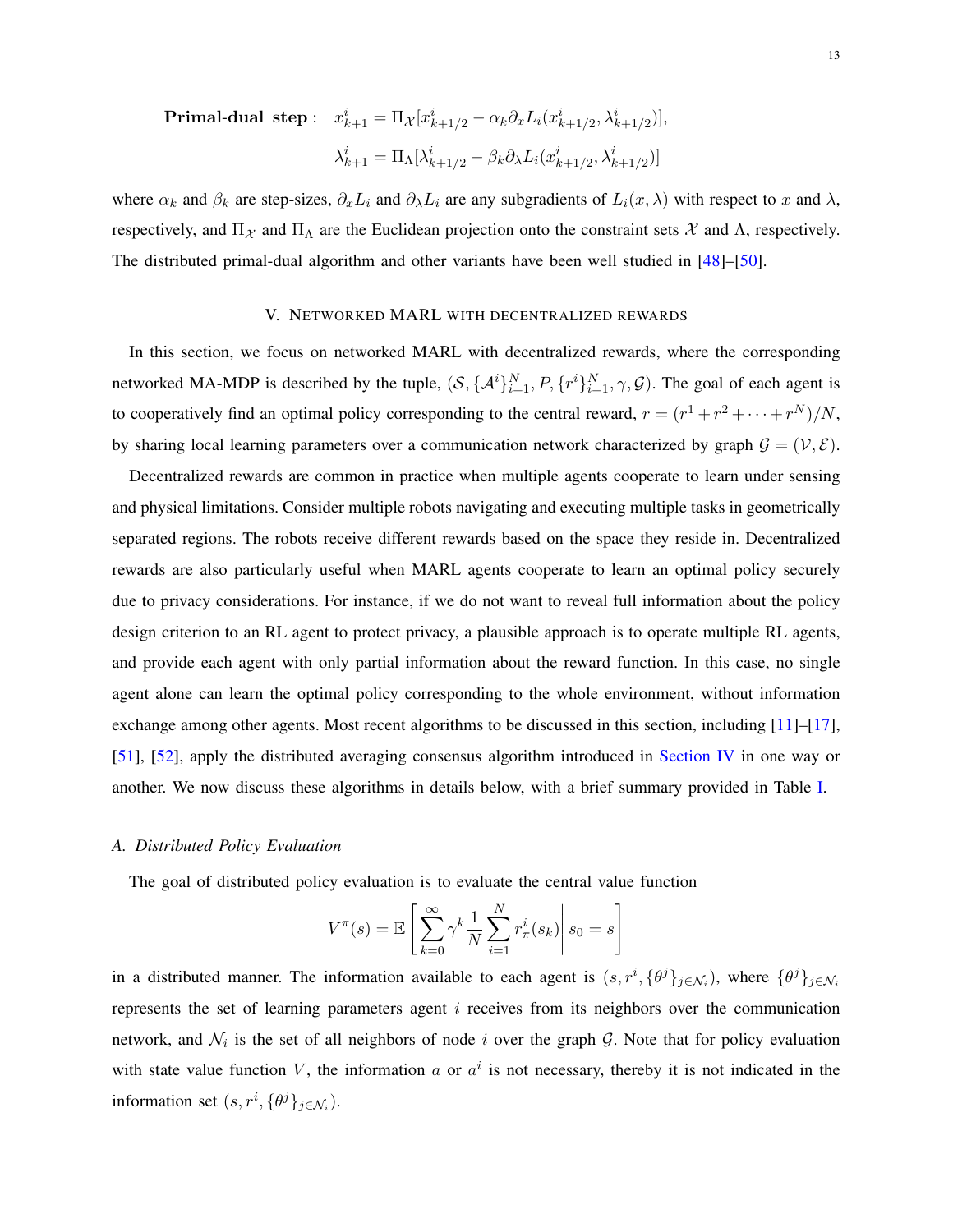#### TABLE I

|                     | Papers                | Availability | Reward        | <b>Function</b> | Convergence |
|---------------------|-----------------------|--------------|---------------|-----------------|-------------|
|                     |                       | of actions   |               | Approx.         |             |
| Policy Evaluation   | Doan et al. $[11]$    | N/A          | Decentralized | <b>LFA</b>      | Yes         |
|                     | Wai et al. $[16]$     |              |               | <b>LFA</b>      | <b>Yes</b>  |
|                     | Lee $[17]$            |              |               | <b>LFA</b>      | Yes         |
|                     | Macua et al. $[51]$   | N/A          | Centralized   | <b>LFA</b>      | <b>Yes</b>  |
|                     | Stanković et al. [52] |              |               | <b>LFA</b>      | Yes         |
| Policy Optimization | Kar et al. $[12]$     | JAL          | Decentralized | Tabular         | <b>Yes</b>  |
|                     | Zhang et al. $[13]$   | JAL          |               | LFA, NFA        | Yes         |
|                     | Zhang et al. $[14]$   | JAL          |               | LFA, NFA        | Local       |
|                     | Qu et al. [15]        | JAL          |               | <b>NFA</b>      | Local       |

# <span id="page-13-0"></span>COOPERATIVE MARL WITH DECENTRALIZED REWARDS AND COMMUNICATION NETWORKS (LFA: LINEAR FUNCTION APPROXIMATION; NFA: NONLINEAR FUNCTION APPROXIMATION; N/A: NOT APPLICABLE

The distributed TD-learning  $[11]$  executes the following local updates of agent *i*:

$$
\theta^{i} \leftarrow \underbrace{\frac{1}{|\mathcal{N}_{i}|+1} \sum_{j \in \mathcal{N}_{i} \cup \{i\}} \theta^{j}}_{\text{Mixing term}} + \underbrace{\gamma(r^{i}(s, \pi(s)) + \gamma \phi(s')^{T} \theta^{i} - \phi(s)^{T} \theta^{i}) \phi(s)}_{\text{TD update}},
$$

where each agent *i* keeps its local parameter  $\theta^i$ . The algorithm resembles the consensus-based distributed subgradient method in [Section IV-B.](#page-10-1) The first term, dubbed as the mixing term, is an average of local copies of the learning parameter of neighbors,  $\mathcal{N}_i$ , received from communication over networks, and controls local parameters to reach a consensus. The second term, referred to as the TD update, follows the standard TD updates. Under suitable conditions such as the graph connectivity, each local copy,  $\theta^i$ , converges to  $\theta^*$  in expectation and almost surely [\[11\]](#page-20-2), where  $\theta^*$  is the optimal solution found by the single-agent TD learning acting on the central reward.

# *B. Distributed Policy Optimization*

The goal of distributed policy optimization is to cooperatively find an optimal central policy corresponding to the central reward, r. Note that the distributed TD-learning in the previous section only finds the state value function under a given policy. The averaging consensus idea can also be extended to Q-learning and actor-critic algorithms for finding the optimal policy for networked MARL.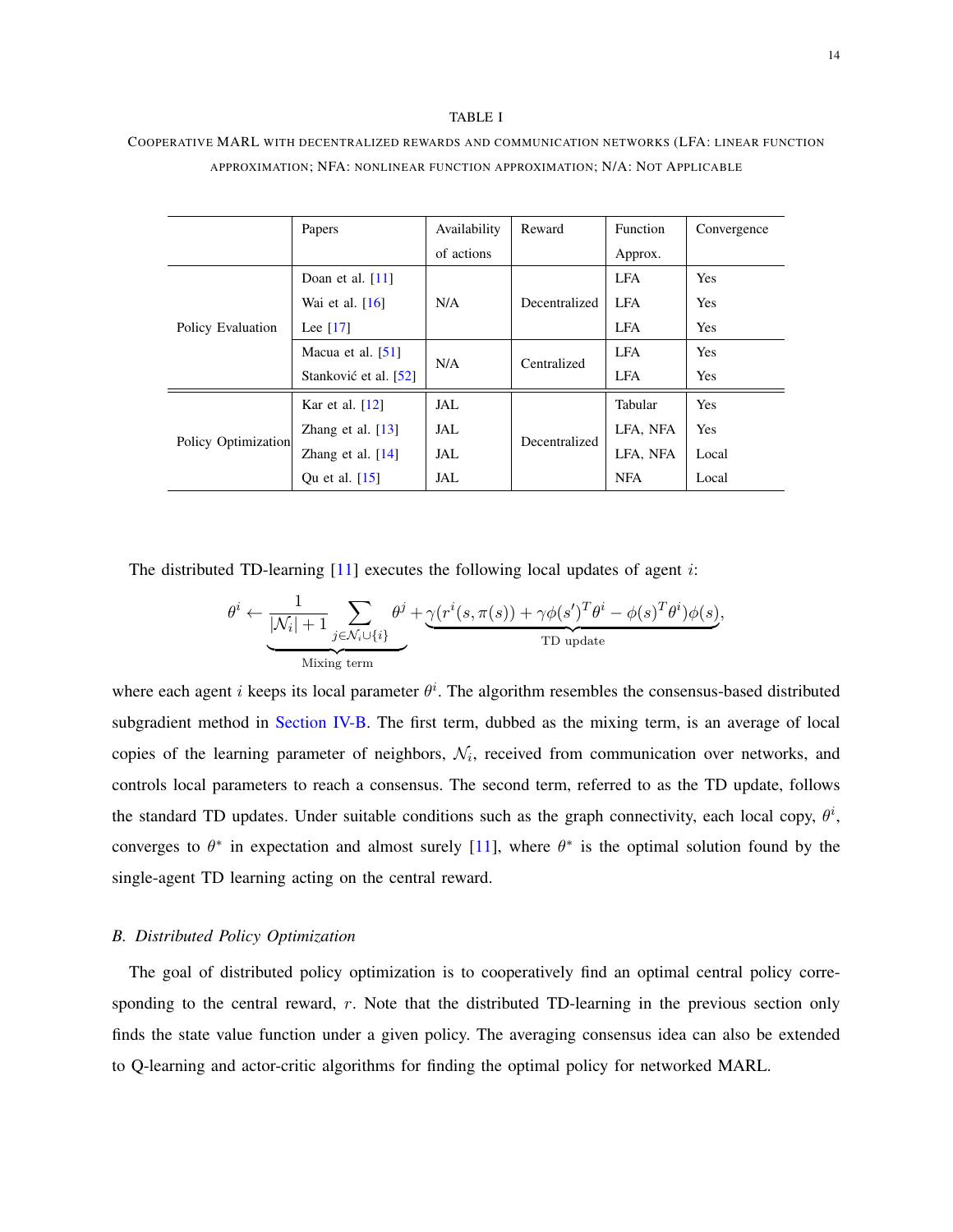The distributed Q-learning in [\[12\]](#page-20-3) locally updates the Q-function according to

$$
Q^{i}(s, a) \leftarrow Q^{i}(s, a) - \eta(s, a) \underbrace{\sum_{j \in \mathcal{N}_{i} \cup \{i\}} (Q^{i}(s, a) - Q^{j}(s, a))}_{\text{Mixing term}}
$$

$$
+ \alpha(s, a) \underbrace{(r^{i}(s, a) + \gamma \max_{a' \in \mathcal{A}} Q^{i}(s', a') - Q^{i}(s, a))}_{\text{Q-learning update}},
$$

where i is the agent index,  $\eta(s, a)$  and  $\alpha(s, a)$  are learning rates (or step-sizes) depending on the number of instances when  $(s, a)$  is encountered. The information available to each agent is  $(s, a, r^i, \{Q^j\}_{j \in \mathcal{N}_i \cup \{i\}})$ . The overall diagram of the distributed Q-learning algorithm is given in [Figure 3.](#page-14-0) Each agent i keeps the local Q-function,  $Q^i$ , and the mixing term consists of Q-functions of neighbors received from communication networks. It has been shown that each local  $Q<sup>i</sup>$  reaches a consensus and converges to Q<sup>∗</sup> almost surely [\[12\]](#page-20-3) with suitable step-size rules and under assumptions such as the connectivity of the graph and an infinite number of state-action visits.

<span id="page-14-0"></span>

Fig. 3. Diagram of distributed Q-learning algorithm in [\[12\]](#page-20-3). Here the joint-action  $a_k$  is chosen by a behavior policy  $\pi_b$ .

The distributed actor-critic algorithm in [\[13\]](#page-20-4) generalizes the single-agent actor-critic to networked MA-MDP settings where the averaging consensus steps are taken for the value function parameters

Critic update :  $\theta_{k+1/2}^i = \theta_k^i + \alpha_k (r^i(s_k, a_k) + \gamma Q(s_{k+1}, a_{k+1}; \theta_k^i) - Q(s_k, a_k; \theta_k^i)) \nabla_{\theta} Q(s_k, a_k; \theta_k^i)$ Actor update :  $w_{k+1}^i = w_k^i + \beta_k A(s_k, a_k; \theta_k^i) \nabla_{w_i} \log \pi_{w_k^i}^i(s_k, a_k^i)$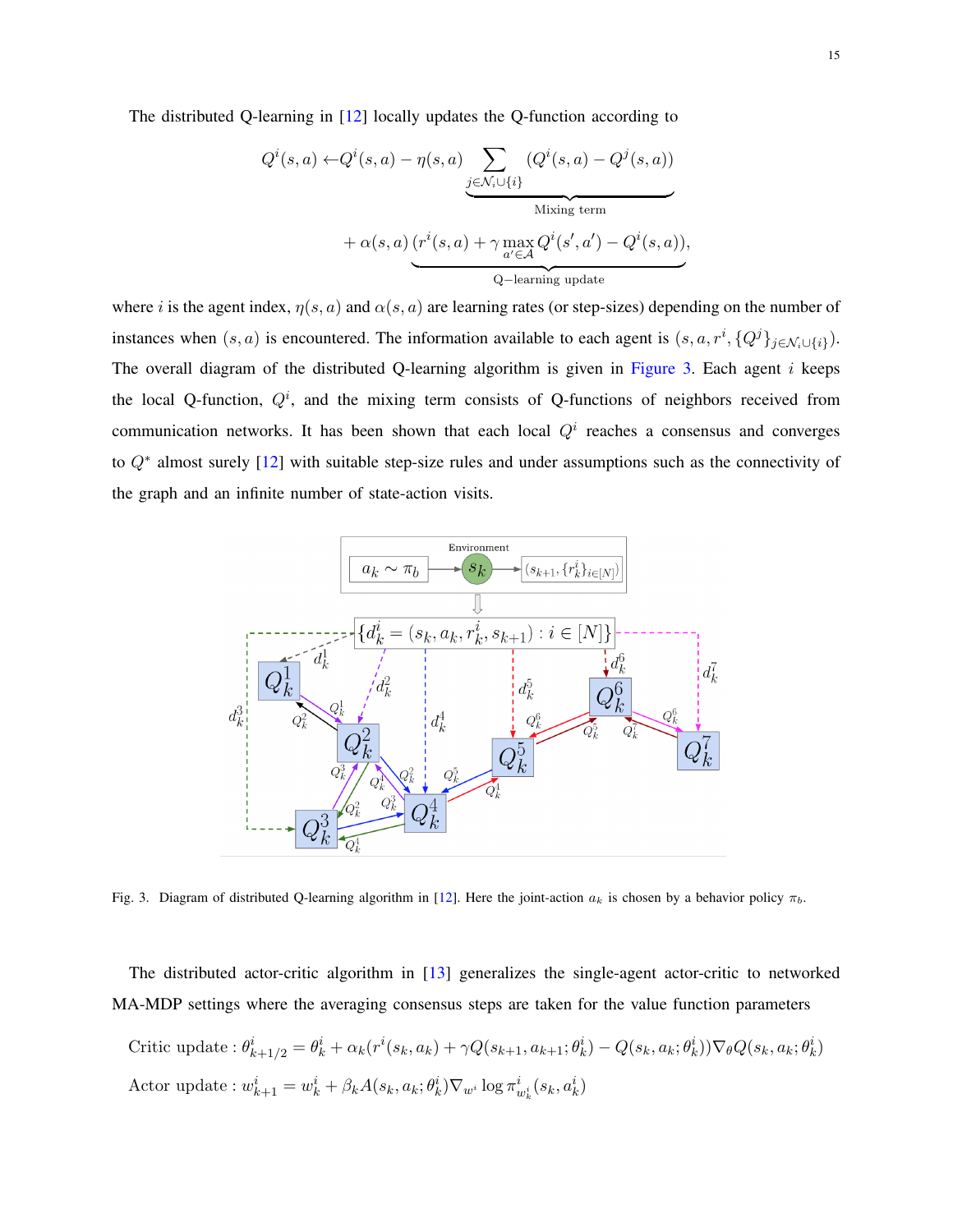Mixing step : 
$$
\theta_{k+1}^i = \frac{1}{|\mathcal{N}_i| + 1} \sum_{j \in \mathcal{N}_i \cup \{i\}} \theta_{k+1/2}^j
$$

where  $w^i$  and  $\theta^i$  are parameters of nonlinear function approximations for the local actor and local critic, respectively. Here  $A(s_k, a_k; \theta_k^i) := Q(s_k, a_k; \theta_k^i) - \sum_{a^i \in A^i} \pi_{w_k^i}^i(s_k, a^i) Q(s_k, (a_k^1, \dots, a^i, \dots, a_k^N); \theta_k^i)$ is the advantage function evaluated at  $(s_k, a_k)$ . The overall diagram of the distributed actor-critic is given in [Figure 4.](#page-15-0) Each agent i keeps its local parameters  $\{\theta^i, w^i\}$ , and in the mixing step, it only receives local parameters of the critic from neighbors. The actor and critic updates are similar to those of typical actor-critic algorithms with local parameters. The information available to each agent is  $(s, a, r^i, w^i, \{\theta^j\}_{j \in \mathcal{N}_i \cup \{i\}})$ . The results in [\[14\]](#page-20-5) study a MARL generalization of the fitted Q-learning with the information structure  $(s, a, r^i, {\theta^j}_{j \in \mathcal{N}_i \cup \{i\}})$ . Compared to the tabular distributed Q-learning in [\[12\]](#page-20-3), the distributed actor-critic and fitted Q-learning may not converge to an exact optimal solution mainly due to the use of function approximations.

![](_page_15_Figure_2.jpeg)

<span id="page-15-0"></span>Fig. 4. Diagram of distributed actor-critic algorithm in [\[13\]](#page-20-4). Here the joint-action  $a_k$  is taken in on-policy manner.

## *C. Optimization Frameworks for Networked MA-MDP*

Recall that in [Section II-B,](#page-5-2) we discussed optimization frameworks of single-agent RL problem. By integrating them with consensus-based distributed optimization, they can be naturally adapted to solve networked MA-MDPs. In this subsection, we introduce some recent work in this direction, such as the value propagation [\[15\]](#page-20-17), primal-dual distributed incremental aggregated gradient [\[16\]](#page-20-16), distributed GTD [\[17\]](#page-20-6).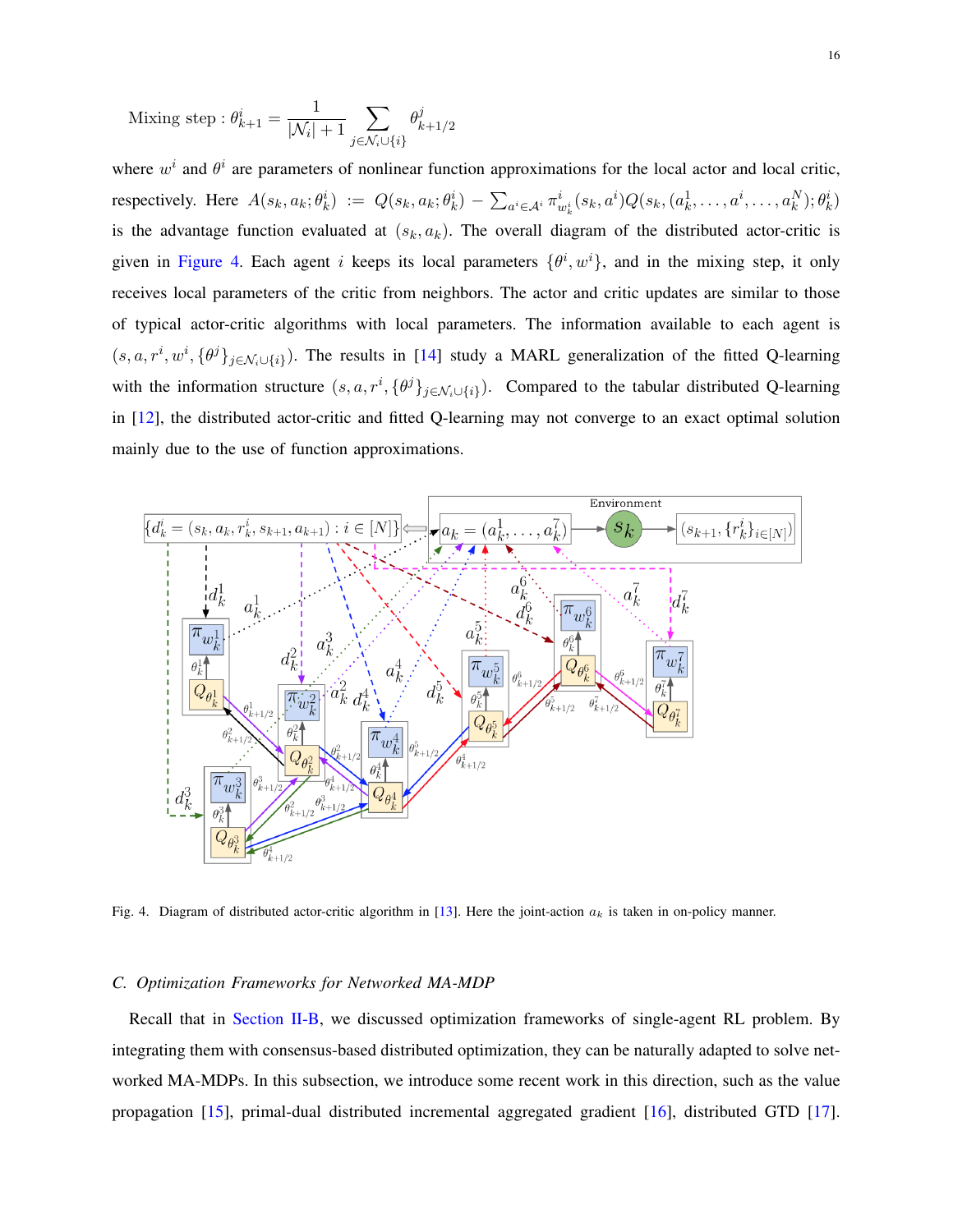The main idea of these algorithms is essentially rooted in formulating the overall MDP into a min-max optimization problem,  $\min_{x \in \mathcal{X}} \max_{\lambda \in \Lambda} L(x, \lambda)$ , with separable function  $L(x, \lambda) = \sum_{i=1}^{N} L^{i}(x, \lambda)$ , and solving the distributed min-max optimization problem [\(16\)](#page-11-1). For MARL tasks, the distributed min-max problem can be solved using stochastic variants of the distributed saddle-point algorithms in [Section IV-C.](#page-11-2)

The multi-agent policy evaluation algorithms in [\[16\]](#page-20-16) and [\[17\]](#page-20-6) are multi-agent variants of the GTD [\[26\]](#page-20-14) based on the consensus-based distributed saddle-point framework for solving the mean-squared projected Bellman error in [\(9\)](#page-6-1), which can be equivalently converted into an optimization problem with separable objectives:

<span id="page-16-0"></span>
$$
\min_{\theta} \frac{1}{2} \sum_{i=1}^{N} \|\Pi(R_{\pi}^{i} + \alpha P^{\pi} \Phi \theta) - \Phi \theta\|_{D}^{2}.
$$
 (17)

To alleviate the double sampling issues in GTD, the approach in [\[16\]](#page-20-16) applies the Fenchel duality with an additional proximal term to each objective, arriving at the reformulation:

$$
\min_{\{\theta^i\}_{i=1}^N} \sum_{i=1}^N d^i(\theta^i) \quad \text{s.t.} \quad \theta^1 = \theta^2 = \dots = \theta^N,
$$

where the local objectives are expressed as max-forms

$$
d^{i}(\theta) := \max_{w^{i}} \{ J_{i}(\theta, w_{i}) := w_{i}^{T}(\Phi^{T}D((1/N)R_{\pi}^{i} + \alpha P^{\pi}\Phi\theta) - \Phi\theta) - (1/2)w_{i}^{T}\Phi^{T}D\Phi w_{i} + (\rho/2)\|\theta^{i}\|_{2}^{2}\}.
$$

The resulting problem can be solved by using stochastic variants of the consensus-based distributed subgradient method akin to [\[53\]](#page-22-2). In particular, the algorithm introduces gradient surrogates of the objective function with respect to the local primal and dual variables, and the mixing steps for consensus are applied to both the local parameters and local gradient surrogates. The main idea of the primal-dual algorithm used in [\[53\]](#page-22-2) is briefly (with some simplifications) written by

Primal update : 
$$
\theta_{k+1}^i = \underbrace{\frac{1}{|\mathcal{N}_i|+1} \sum_{j \in \mathcal{N}_i \cup \{i\}} \theta_k^j}_{\text{mixing term}} -\alpha \hat{g}_k^i
$$

Dual update : 
$$
w_{k+1}^i = w_k^i + \beta \hat{h}_k^i
$$

where  $\alpha$  and  $\beta$  are step-sizes,  $\hat{g}_k^i$  and  $\hat{h}_k^i$  are surrogates of the gradients,  $\nabla_{\theta^i} J_i(\theta_k^i, w_k^i)$  and  $\nabla_{w^i} J_i(\theta_k^i, w_k^i)$ , respectively, from through some basic gradient tracking steps.

The multi-agent policy evaluation in  $[17]$  approaches in a different way to solve  $(17)$ . Assuming each parameter  $\theta^i$  is scalar for simplicity, the distributed optimization [\(17\)](#page-16-0) can be converted into

$$
\min_{\{\theta^i\}_{i=1}^N} \frac{1}{2} \sum_{i=1}^N \|\Pi(R^i_{\pi} + \alpha P^{\pi} \Phi \theta^i) - \Phi \theta^i\|_D^2 + \bar{\theta}^T L^T L \bar{\theta} \quad \text{s.t.} \quad L\bar{\theta} = 0,
$$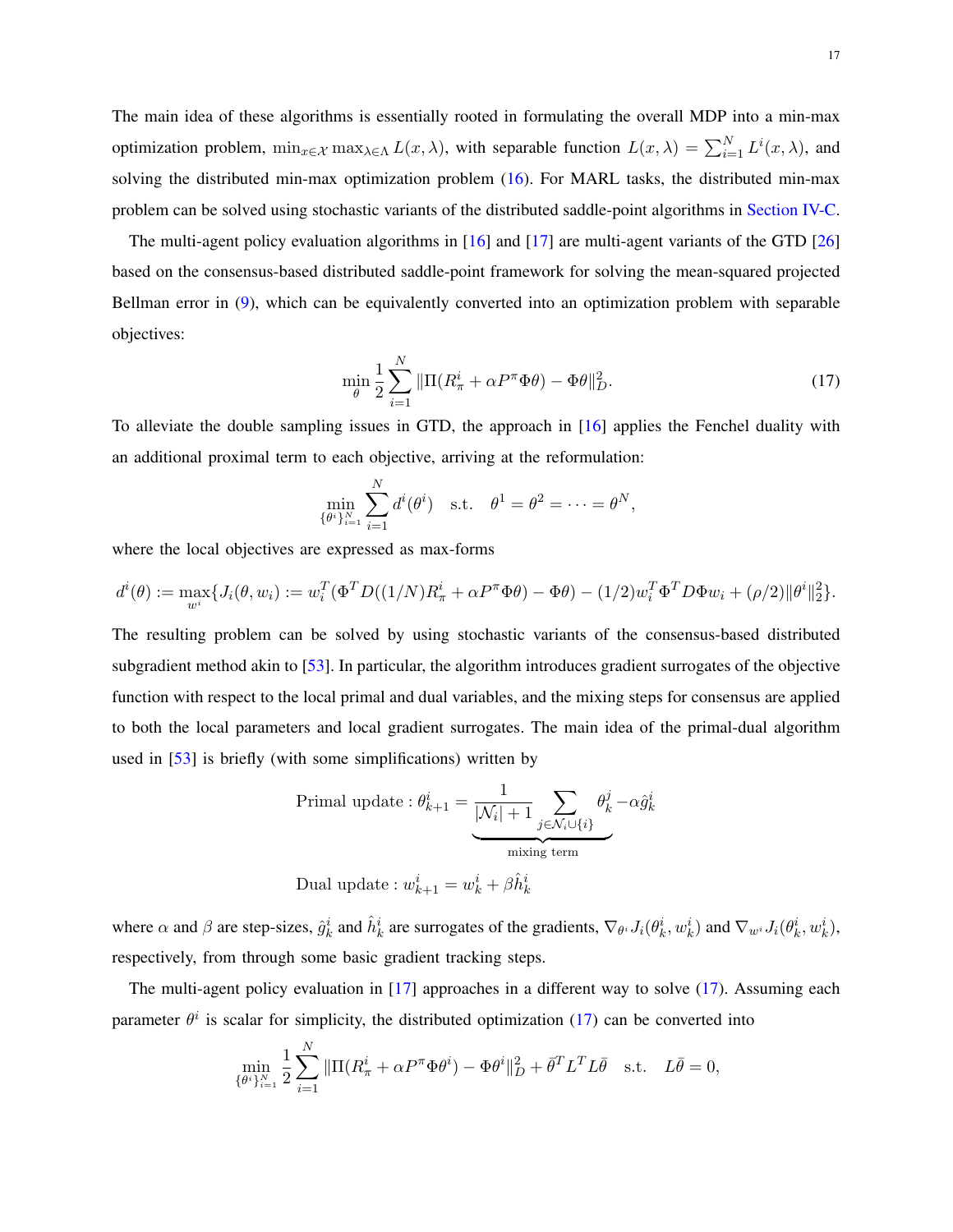where  $\bar{\theta}$  is the vector enumerating the local parameters,  $\{\theta^i\}_{i=1}^N$ , and  $L = L^T \in \mathbb{R}^N$  is the graph Laplacian matrix. Note that if the underlying graph is connected, then  $L\bar{\theta} = 0$  if and only if  $\theta^1 = \theta^2 = 0$  $\cdots = \theta^N$ . By constructing the Lagrangian dual of the above constrained optimization, we obtain the corresponding single min-max problem. Thanks to the Laplacian matrix, the corresponding stochastic primal-dual algorithm is automatically decentralized. Compared to [\[53\]](#page-22-2), it only needs to share local parameters with neighbors rather than the gradient surrogates.

The MARL in [\[15\]](#page-20-17) combines the averaging consensus and SBEED [\[34\]](#page-21-10) (Smoothed Bellman Error Embedding), which is called distributed SBEED here. In particular, the distributed SBEED aims to solve the so-called smoothed Bellman equation

$$
V_{\theta}(s) = \frac{1}{N} \sum_{i=1}^{N} R_a^i(s) + \gamma \mathbb{E}_{s' \sim P(\cdot|s,a)}[V_{\theta}(s')] - \lambda \sum_{i=1}^{N} \ln(\pi_{w^i}^i(s,a^i)),
$$

by minimizing the corresponding mean squared smoothed Bellman error:

$$
\min_{\theta, \{w^i\}_{i=1}^N} \mathbb{E}_{s,a} \left[ \left( \frac{1}{N} \sum_{i=1}^N R_a^i(s) + \gamma \mathbb{E}_{s' \sim P(\cdot|s,a)}[V_{\theta}(s')] - \lambda \sum_{i=1}^N \ln(\pi_{w^i}^i(s,a^i)) - V_{\theta}(s) \right)^2 \right],
$$

where  $\lambda$  is a positive real number capturing the smoothness level,  $\theta$  and w are deep neural network parameters for the value and policy, respectively. Directly applying the stochastic gradient to the above objective using samples leads to biases due to the nonlinearity of the objective (or double sampling issue). To alleviate this difficulty, the distributed SBEED introduces the primal-dual form as in [\[34\]](#page-21-10), which results in a distributed saddle-point problem similar to [\(16\)](#page-11-1) and is processed with a stochastic variants of the distributed proximal primal-dual algorithm in [\[49\]](#page-21-21).

# *D. Special Case: Networked MARL with Centralized Rewards*

Lastly, we remark that the algorithms in this section can be directly applied to MA-MDPs with central rewards. As in [Section III,](#page-7-0) we consider an MDP,  $(S, A, P, r, \gamma)$ , with an additional network communication model G, while each agent i receives the common reward  $r(s, a)$  instead of the local reward  $r^i(s, a)$ . One may imagine reinforcement learning algorithms running in  $N$  identical and independent simulated environments. Under this assumption, a distributed policy evaluation was studied in [\[52\]](#page-22-1). It combines GTD [\[26\]](#page-20-14) with the distributed averaging consensus algorithm as follows:

GTD update : 
$$
\begin{cases} \theta_{k+1/2}^i = \theta_k^i + \alpha_k(\phi(s) - \gamma\phi(s'))(\phi(s)^T w_k^i) \\ w_{k+1/2}^i = w_k^i + \alpha_k(\delta_k^i - \phi(s)^T w_k^i)\phi(s) \end{cases}
$$
  
Mixing term : 
$$
\begin{cases} \theta_{k+1}^i = \frac{1}{|N_i|+1} \sum_{j \in \mathcal{N}_i \cup \{i\}} \theta_{k+1/2}^j \\ w_{k+1}^i = \frac{1}{|N_i|+1} \sum_{j \in \mathcal{N}_i \cup \{i\}} w_{k+1/2}^j \end{cases}
$$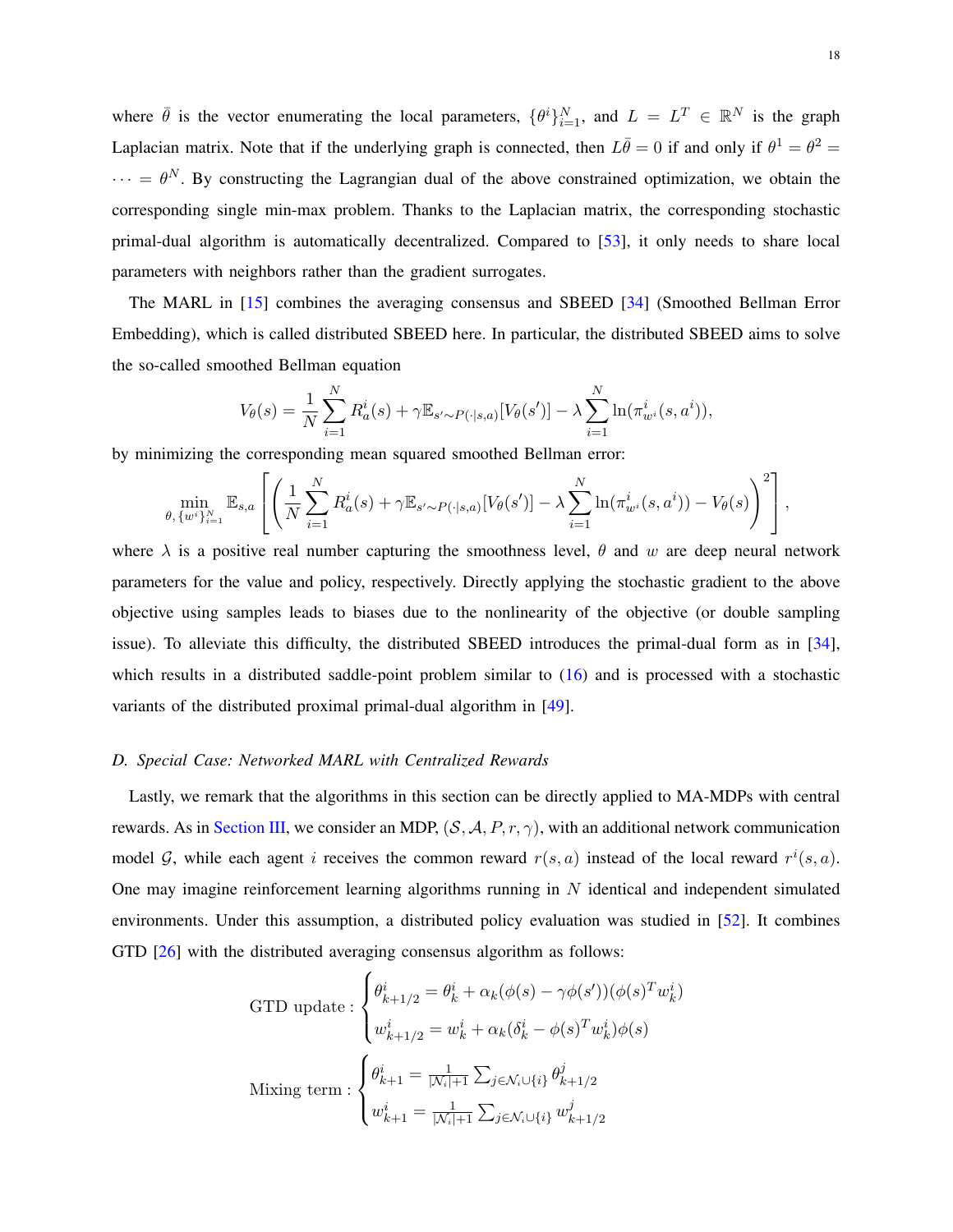where  $\delta_k^i = r(s, \pi(s)) + \gamma \phi(s')^T \theta_k^i - \phi(s)^T \theta_k^i$  is the local TD-error. Each agent has access to the information  $(s, a, r, \{\theta^j\}_{j \in \mathcal{N}_i})$ , while the action a is not used in the updates. The first update is equivalent to the GTD in [\[26\]](#page-20-14) with a local parameter  $(\theta^i, w^i)$  and the second term is equivalent to the distributed averaging consensus update in [\(11\)](#page-10-0). Since the GTD update rule is equivalent to a stochastic primal-dual algorithm, the above update rule is equivalent to a distributed algorithm for solving the distributed saddlepoint problem in [\(16\)](#page-11-1). Note that [\[52\]](#page-22-1) only proves the weak convergence of the algorithm. In the same vein, the multi-agent policy evaluation [\[51\]](#page-22-0) generalizes the GQ learning to distributed settings, which is more general than GTD in the sense that it incorporates an importance weight of agent  $i$  that measures the dissimilarity between the target and behavior policy for the off-policy learning.

# VI. FUTURE DIRECTIONS

Until now, we mainly focused on networked MARL and recent advances which combine tools in consensus-based distributed optimization with MARL under decentralized rewards. There remain much more challenging agendas to be studied. By bridging two domains in a synergistic way, these research topics are expected to generate new results and enrich both fields.

*a) Robustness of networked MARL:* Communication networks in real world, oftentimes, suffer from communication delays, noises, link failures, or packet drops. Moreover, network topologies may vary as time goes by and the information exchange over the networks may not be bidirectional in general. Extensive results on distributed optimization algorithms over time-varying, directed graphs, w/o communication delays have been actively studied in the distributed optimization community, yet mostly in deterministic and convex settings. The study of networked MARLs under aforementioned communication limitations is an open and challenging topic.

*b) Resilience of networked MARL:* Building resilient networked MARL under adversarial attacks is another important topic. A resilient consensus-based distributed optimization algorithm under adversarial attacks has been studied in [\[54\]](#page-22-3), which considers scenarios where adversarial agents exist among networked agents and send arbitrary parameters to their neighboring agents to disrupt the solution search. In such cases, analysis of fundamental limitations on distributed optimization algorithms and protocols resilient against such adversarial behaviors are available. For networked MARL, such issues remain largely unexplored.

*c) Development of deep networked MARL algorithms:* Another interesting direction is the application of consensus-based distributed optimizations to recent deep RL algorithms, such as deep Qlearning [\[55\]](#page-22-4), trust region policy optimization (TRPO) [\[56\]](#page-22-5), proximal policy optimization (PPO) [\[57\]](#page-22-6), deep deterministic policy gradient (DDPG) [\[58\]](#page-22-7), twin delayed DDPG (TD3) [\[59\]](#page-22-8). Most of these algorithms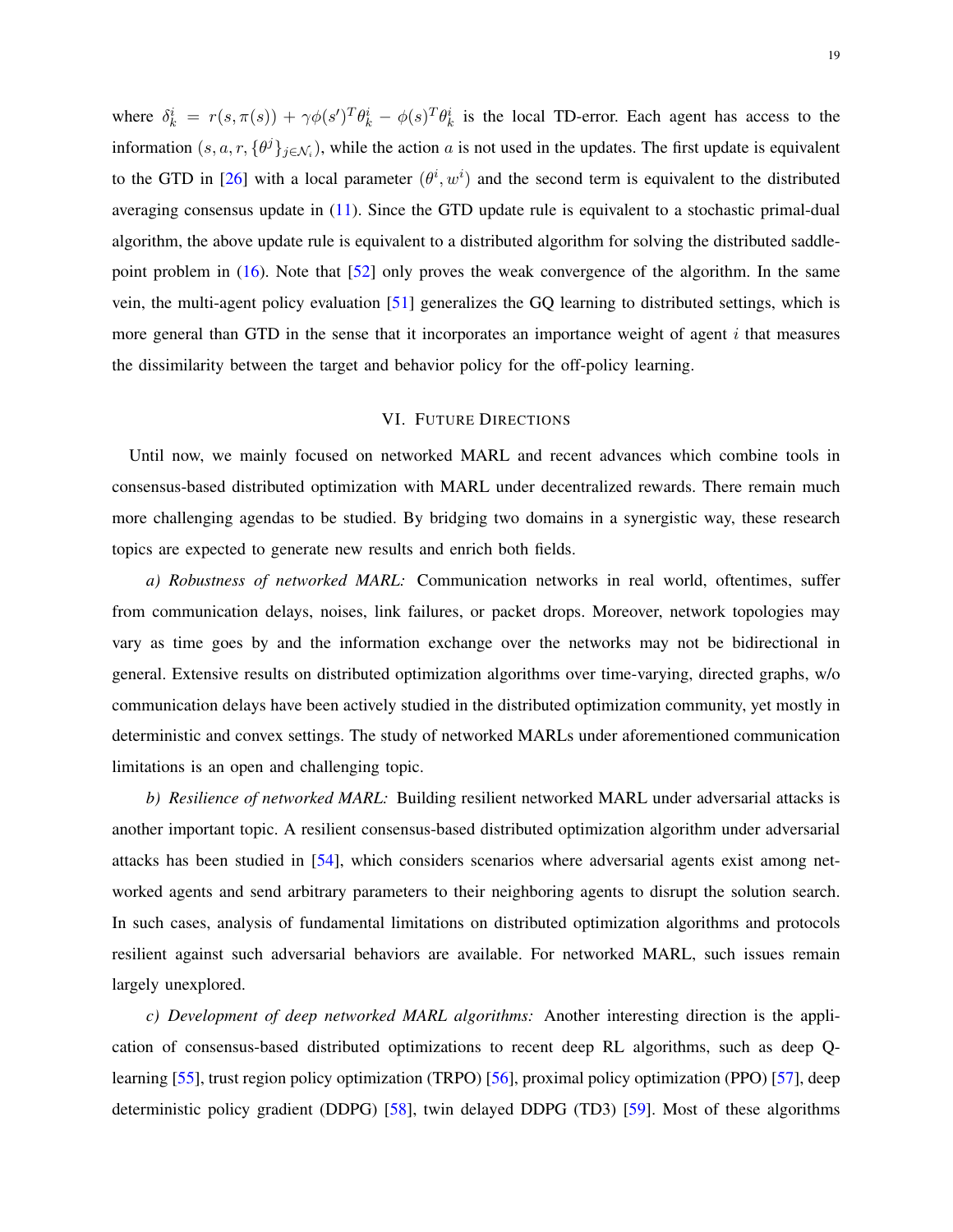are variants of policy search algorithm and involve optimization procedures in certain stages. Ideas of distributed optimizations can potentially be applied to these deep RL algorithms as well.

*d) Theoretical understanding of networked MARL with deep neural nets:* Fundamental analysis of networked MARL with nonlinear function approximation is still an open question. For the optimizationbased MARLs, when the value function or policy are parameterized by deep neural networks, the resulting distributed min-max problems discussed eventually become nonconvex-nonconcave. Solving this class of distributed optimization problems in a principled manner remains an intriguing research topic.

*e) MARL for parallel computing:* Lastly, networked MARLs can be used to reduce memory and computational cost, and accelerate the training by exploiting parallel computation. Most RL algorithms require enormous experiences to find a reasonably good policy, which may not be easily collected by a single agent. Instead, a large number of cooperative RL agents over networks can more effectively collect experiences using their own sensors such as crowd sources. Moreover, these agents can learn different parts of learning parameters and features with lower dimensions compared to the state-space, which could greatly reduce the memory and computational cost. There exist several works in this direction, such as the distributed gossiping TD-learning in  $[60]$ , the distributed policy search algorithm  $[41]$ , etc. In this case, the design of network topology and infrastructures becomes quite critical in improving the learning efficiency and balancing the tradeoff between communication and computation cost.

#### **REFERENCES**

- <span id="page-19-0"></span>[1] D. S. Bernstein, R. Givan, N. Immerman, and S. Zilberstein, "The complexity of decentralized control of markov decision processes," *Mathematics of operations research*, vol. 27, no. 4, pp. 819–840, 2002.
- <span id="page-19-1"></span>[2] J. Z. Leibo, V. Zambaldi, M. Lanctot, J. Marecki, and T. Graepel, "Multi-agent reinforcement learning in sequential social dilemmas," in *Proceedings of the 16th Conference on Autonomous Agents and MultiAgent Systems*, 2017, pp. 464–473.
- [3] J. Foerster, N. Nardelli, G. Farquhar, T. Afouras, P. H. Torr, P. Kohli, and S. Whiteson, "Stabilising experience replay for deep multi-agent reinforcement learning," in *Proceedings of the 34th International Conference on Machine Learning-Volume 70*, 2017, pp. 1146–1155.
- <span id="page-19-2"></span>[4] J. N. Foerster, Y. M. Assael, N. de Freitas, and S. Whiteson, "Learning to communicate to solve riddles with deep distributed recurrent q-networks," *arXiv preprint arXiv:1602.02672*, 2016.
- <span id="page-19-3"></span>[5] G. J. Laurent, L. Matignon, L. Fort-Piat *et al.*, "The world of independent learners is not markovian," *International Journal of Knowledge-based and Intelligent Engineering Systems*, vol. 15, no. 1, pp. 55–64, 2011.
- <span id="page-19-4"></span>[6] L. Matignon, G. J. Laurent, and N. Le Fort-Piat, "Independent reinforcement learners in cooperative markov games: a survey regarding coordination problems," *The Knowledge Engineering Review*, vol. 27, no. 1, pp. 1–31, 2012.
- <span id="page-19-5"></span>[7] A. Tampuu, T. Matiisen, D. Kodelja, I. Kuzovkin, K. Korjus, J. Aru, J. Aru, and R. Vicente, "Multiagent cooperation and competition with deep reinforcement learning," *PloS one*, vol. 12, no. 4, p. e0172395, 2017.
- [8] M. Lauer and M. Riedmiller, "An algorithm for distributed reinforcement learning in cooperative multi-agent systems," in *In Proceedings of the Seventeenth International Conference on Machine Learning*, 2000.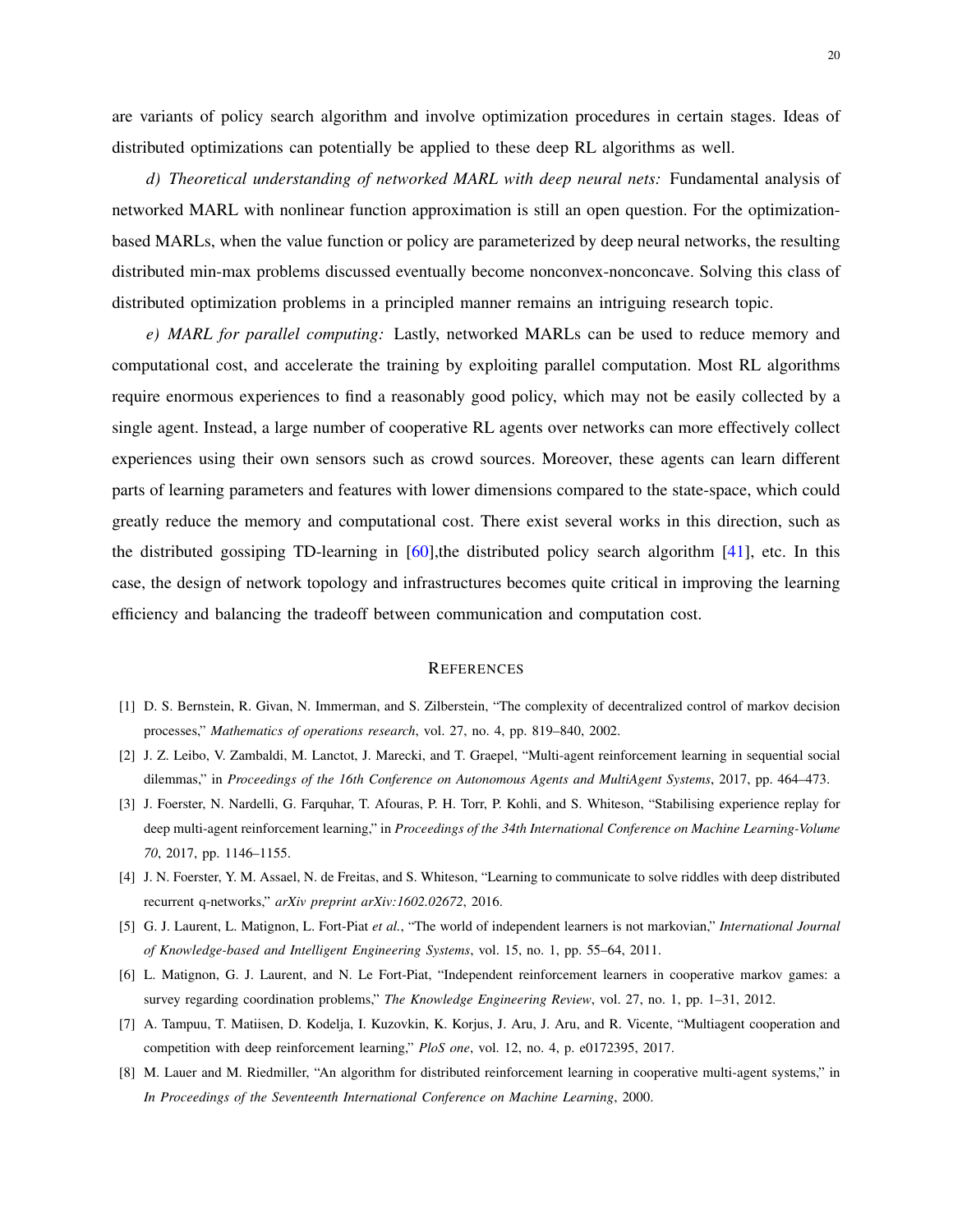- <span id="page-20-0"></span>[9] ——, "Reinforcement learning for stochastic cooperative multi-agent systems," in *Proceedings of the Third International Joint Conference on Autonomous Agents and Multiagent Systems-Volume 3*, 2004, pp. 1516–1517.
- <span id="page-20-1"></span>[10] C. Claus and C. Boutilier, "The dynamics of reinforcement learning in cooperative multiagent systems," *Proceedings of the Fifteenth National Conference on Artificial Intelligence*, 1998.
- <span id="page-20-2"></span>[11] T. T. Doan, S. T. Maguluri, and J. Romberg, "Convergence rates of distributed TD(0) with linear function approximation for multi-agent reinforcement learning," *arXiv preprint arXiv:1902.07393*, 2019.
- <span id="page-20-3"></span>[12] S. Kar, J. M. Moura, and H. V. Poor, "QD-learning: a collaborative distributed strategy for multi-agent reinforcement learning through consensus + innovations," *IEEE Transactions on Signal Processing*, vol. 61, no. 7, pp. 1848–1862, 2013.
- <span id="page-20-4"></span>[13] K. Zhang, Z. Yang, H. Liu, T. Zhang, and T. Başar, "Fully decentralized multi-agent reinforcement learning with networked agents," *arXiv preprint arXiv:1802.08757*, 2018.
- <span id="page-20-5"></span>[14] ——, "Finite-sample analyses for fully decentralized multi-agent reinforcement learning," *arXiv preprint arXiv:1812.02783*, 2018.
- <span id="page-20-17"></span>[15] C. Qu, S. Mannor, H. Xu, Y. Qi, L. Song, and J. Xiong, "Value propagation for decentralized networked deep multi-agent reinforcement learning," *arXiv preprint arXiv:1901.09326*, 2019.
- <span id="page-20-16"></span>[16] H.-T. Wai, Z. Yang, P. Z. Wang, and M. Hong, "Multi-agent reinforcement learning via double averaging primal-dual optimization," in *Advances in Neural Information Processing Systems*, 2018, pp. 9672–9683.
- <span id="page-20-6"></span>[17] D. Lee, "Stochastic primal-dual algorithm for distributed gradient temporal difference learning," *arXiv preprint arXiv:1805.07918*, 2018.
- <span id="page-20-7"></span>[18] A. Nedich *et al.*, "Convergence rate of distributed averaging dynamics and optimization in networks," *Foundations and Trends* <sup>R</sup> *in Systems and Control*, vol. 2, no. 1, pp. 1–100, 2015.
- <span id="page-20-8"></span>[19] L. Bu, R. Babu, B. De Schutter *et al.*, "A comprehensive survey of multiagent reinforcement learning," *IEEE Transactions on Systems, Man, and Cybernetics, Part C*, vol. 38, no. 2, pp. 156–172, 2008.
- <span id="page-20-9"></span>[20] T. T. Nguyen, N. D. Nguyen, and S. Nahavandi, "Deep reinforcement learning for multi-agent systems: A review of challenges, solutions and applications," *arXiv preprint arXiv:1812.11794*, 2018.
- <span id="page-20-10"></span>[21] R. S. Sutton and A. G. Barto, *Reinforcement learning: An introduction*. MIT Press, 1998.
- <span id="page-20-11"></span>[22] J. N. Tsitsiklis and B. Van Roy, "An analysis of temporal-difference learning with function approximation," *IEEE Transactions on Automatic Control*, vol. 42, no. 5, pp. 674–690, 1997.
- <span id="page-20-12"></span>[23] J. Bhandari, D. Russo, and R. Singal, "A finite time analysis of temporal difference learning with linear function approximation," *arXiv preprint arXiv:1806.02450*, 2018.
- $[24]$  G. Dalal, B. Szörényi, G. Thoppe, and S. Mannor, "Finite sample analyses for TD(0) with function approximation," in *Thirty-Second AAAI Conference on Artificial Intelligence*, 2018.
- <span id="page-20-13"></span>[25] R. Srikant and L. Ying., "Finite-time error bounds for linear stochastic approximation and TD learning," *arXiv preprint arXiv:1902.00923*, 2019.
- <span id="page-20-14"></span>[26] R. S. Sutton, H. R. Maei, D. Precup, S. Bhatnagar, D. Silver, C. Szepesvari, and E. Wiewiora, "Fast gradient-descent ´ methods for temporal-difference learning with linear function approximation," in *International Conference on Machine Learning (ICML)*, 2009, pp. 993–1000.
- [27] R. S. Sutton, H. R. Maei, and C. Szepesvári, "A convergent  $O(n)$  temporal-difference algorithm for off-policy learning with linear function approximation," in *Advances in neural information processing systems*, 2009, pp. 1609–1616.
- <span id="page-20-15"></span>[28] B. Dai, N. He, Y. Pan, B. Boots, and L. Song, "Learning from conditional distributions via dual embeddings," in *Artificial Intelligence and Statistics*, 2017, pp. 1458–1467.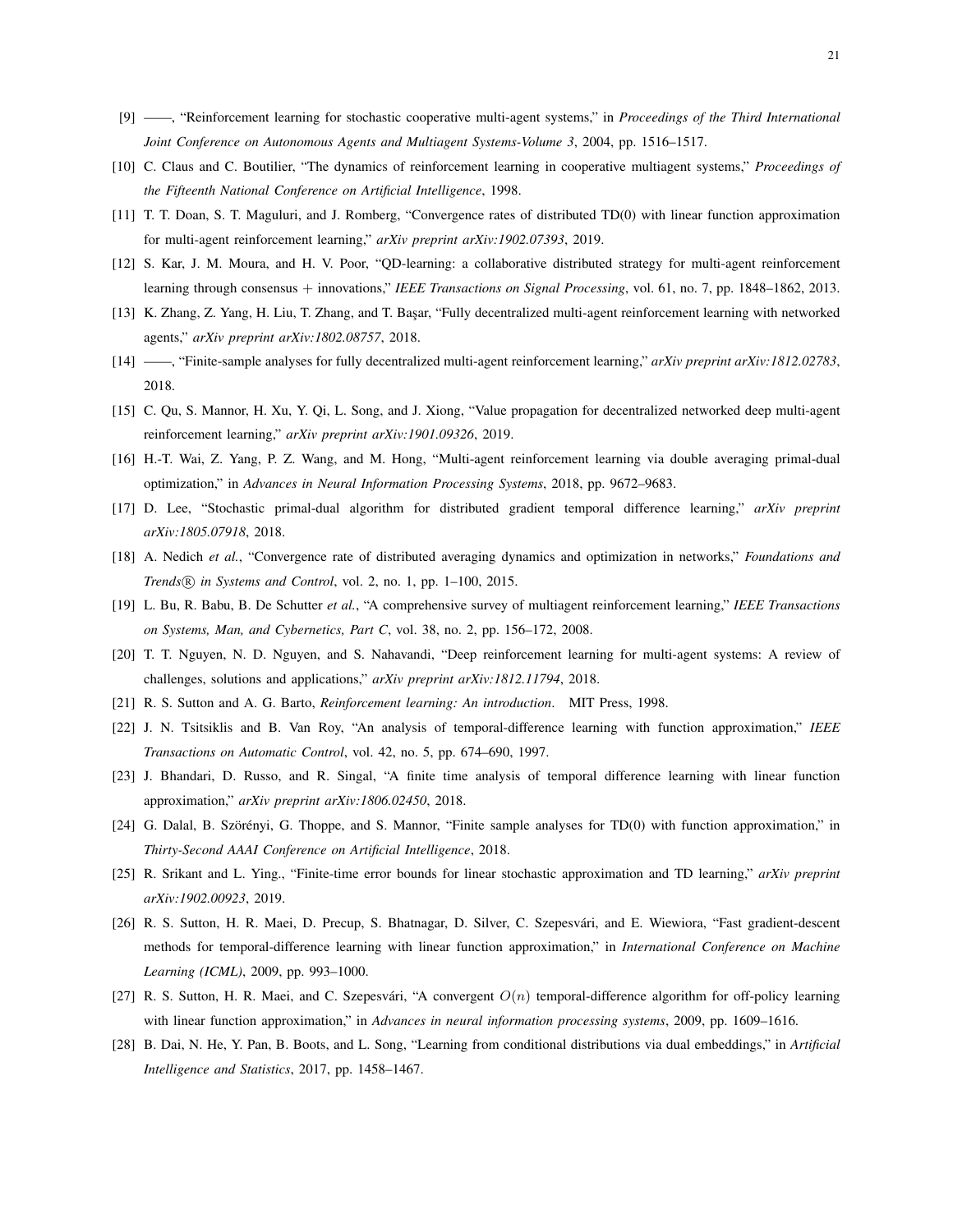- <span id="page-21-0"></span>[29] D. Lee and N. He, "Target-based gradient TD-learning," in *International Conference on Machine Learning (ICML, submitted)*, 2019.
- <span id="page-21-1"></span>[30] D. P. Bertsekas and J. N. Tsitsiklis, *Neuro-dynamic programming*. Athena Scientific Belmont, MA, 1996.
- <span id="page-21-2"></span>[31] R. J. Williams, "Simple statistical gradient-following algorithms for connectionist reinforcement learning," *Machine learning*, vol. 8, no. 3-4, pp. 229–256, 1992.
- <span id="page-21-3"></span>[32] V. R. Konda and J. N. Tsitsiklis, "On actor-critic algorithms," *SIAM journal on Control and Optimization*, vol. 42, no. 4, pp. 1143–1166, 2003.
- <span id="page-21-4"></span>[33] Y. Chen and M. Wang, "Stochastic primal-dual methods and sample complexity of reinforcement learning," *arXiv preprint arXiv:1612.02516*, 2016.
- <span id="page-21-10"></span>[34] B. Dai, A. Shaw, L. Li, L. Xiao, N. He, Z. Liu, J. Chen, and L. Song, "SBEED: convergent reinforcement learning with nonlinear function approximation," in *International Conference on Machine Learning*, 2018, pp. 1133–1142.
- <span id="page-21-5"></span>[35] D. Lee and N. He, "Stochastic primal-dual Q-learning," *arXiv preprint arXiv:1810.08298*, 2018.
- <span id="page-21-6"></span>[36] M. L. Puterman, *Markov decision processes: Discrete stochastic dynamic programming*. John Wiley & Sons, 2014.
- <span id="page-21-7"></span>[37] B. Dai, A. Shaw, N. He, L. Li, and L. Song, "Boosting the actor with dual critic," in *International Conference on Learning Representations*, 2018.
- <span id="page-21-8"></span>[38] L. Baird, "Residual algorithms: reinforcement learning with function approximation," in *Proceedings of the 12th International Conference on Machine Learning*, 1995, pp. 30–37.
- <span id="page-21-9"></span>[39] S. Mahadevan, B. Liu, P. Thomas, W. Dabney, S. Giguere, N. Jacek, I. Gemp, and J. Liu, "Proximal reinforcement learning: A new theory of sequential decision making in primal-dual spaces," *arXiv preprint arXiv:1405.6757*, 2014.
- <span id="page-21-11"></span>[40] C. Claus and C. Boutilier, "The dynamics of reinforcement learning in cooperative multiagent systems," *AAAI/IAAI*, vol. 1998, pp. 746–752, 1998.
- <span id="page-21-12"></span>[41] L. Peshkin, K.-E. Kim, N. Meuleau, and L. P. Kaelbling, "Learning to cooperate via policy search," in *Proceedings of the Sixteenth conference on Uncertainty in artificial intelligence*, 2000, pp. 489–496.
- <span id="page-21-13"></span>[42] X. Liang, I. Balasingham, and S.-S. Byun, "A multi-agent reinforcement learning based routing protocol for wireless sensor networks," in *2008 IEEE International Symposium on Wireless Communication Systems*, 2008, pp. 552–557.
- <span id="page-21-14"></span>[43] A. Jadbabaie, J. Lin, and A. Morse, "Coordination of groups of mobile autonomous agents using nearest neighbor rules," *IEEE Transactions on Automatic Control*, vol. 48, no. 6, pp. 988–1001, 2003.
- <span id="page-21-15"></span>[44] A. Nedic, A. Ozdaglar, and P. A. Parrilo, "Constrained consensus and optimization in multi-agent networks," *IEEE Transactions on Automatic Control*, vol. 55, no. 4, pp. 922–938, 2010.
- <span id="page-21-16"></span>[45] W. Shi, Q. Ling, G. Wu, and W. Yin, "EXTRA: An exact first-order algorithm for decentralized consensus optimization," *SIAM Journal on Optimization*, vol. 25, no. 2, pp. 944–966, 2015.
- <span id="page-21-17"></span>[46] A. Nedic and A. Olshevsky, "Distributed optimization over time-varying directed graphs," ´ *IEEE Transactions on Automatic Control*, vol. 60, no. 3, pp. 601–615, 2014.
- <span id="page-21-18"></span>[47] A. Nedic, "Asynchronous broadcast-based convex optimization over a network," *IEEE Transactions on Automatic Control*, vol. 56, no. 6, pp. 1337–1351, 2010.
- <span id="page-21-19"></span>[48] M. Zhu and S. Mart´ınez, "On distributed convex optimization under inequality and equality constraints," *IEEE Transactions on Automatic Control*, vol. 57, no. 1, pp. 151–164, 2011.
- <span id="page-21-21"></span>[49] M. Hong, D. Hajinezhad, and M.-M. Zhao, "Prox-PDA: The proximal primal-dual algorithm for fast distributed nonconvex optimization and learning over networks," in *Proceedings of the 34th International Conference on Machine Learning*, 2017, pp. 1529–1538.
- <span id="page-21-20"></span>[50] D. Yuan, S. Xu, and H. Zhao, "Distributed primal–dual subgradient method for multiagent optimization via consensus